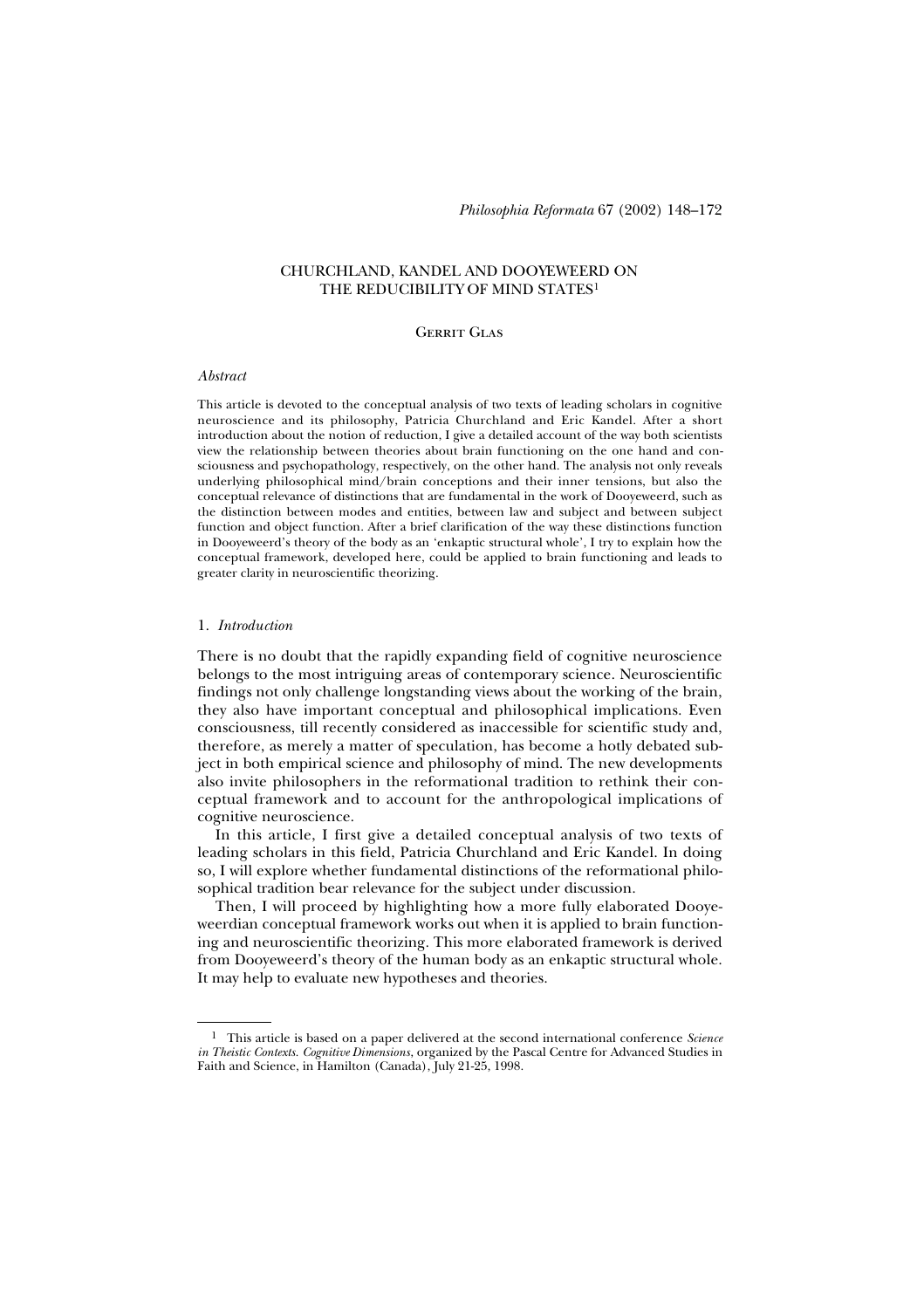I begin, however, with some remarks about reduction and reductionism. In my reconstruction of the position of both neuroscientists, it will appear that they move forth and back between reduction and reductionism. It is this moving forth and back which reveals underlying assumptions, even at the level of worldview. So, let us begin by clarifying what is meant with terms like reduction, reductionism and abstraction.

#### 2. *Abstraction, reduction, and reductionism*

 $\overline{a}$ 

Many questions about the implications of neuroscience boil down to the issue of abstraction. The term abstraction refers to the cognitive process of isolating and scrutinizing a particular aspect (or aspects) of the object under investigation. Abstraction in itself does not preclude any view about the nature of the subject under investigation. It simply means to isolate a particular aspect of reality, in order to gain scientific knowledge. It is for this reason that I am inclined to prefer the term abstraction beyond the term reduction. The latter term is associated with an ontological claim: the factual reduction of a piece of reality (the *explanandum*), into (a theory about the functioning of) another piece of reality (the *explanans*). The less popular term abstraction, at least in the sense it is used here, lacks this ontological connotation. The artificial isolation of a particular piece of reality implies only a temporary *epochè* of knowledge of other aspects of reality. This *epochè* is only methodological. It remains restricted to the experimental situation and to scientific discourse. Accordingly, abstraction is an epistemic notion. As such it does not imply any ontological claim; it is not identical to reductionism.2

It should be admitted, however, that the distinction between methodical and ontological abstraction has very often been blurred. Epistemological abstraction, it seems, could not strictly be separated from ontological isolation, nor from absolutizing or substantializing. Looking back, one can say that this, in its turn, gave rise to the so-called –ism's, such as materialism, naturalism, evolutionism, psychologism, and so on.3 Accordingly, the –ism's gained the status of worldviews. Unmistakably, these worldviews had religious or quasireligious overtones in numerous cases.

From a historical point of view, therefore, reification and absolutizing seem to be the inevitable by-products of scientific thinking. In the end, this could only lead to a re-introduction of worldview-like elements into scientific discourse, in spite of the reductionist methodology of most sciences. According to this reconstruction, the irony of the Enlightenment project would be that,

<sup>2</sup> Cf. A. Plantinga, 'Methodological Naturalism?', in J.M. van der Meer, *Facets of Faith and*

<sup>&</sup>lt;sup>3</sup> For a contemporary introduction and critique on the nature and weaknesses of these –ism's see R. Clouser, *The myth of religious neutrality. An essay on the hidden role of religious belief in theories,* Notre Dame/London 1991: University of Notre Dame Press. According to Clouser the worldview-element emerges inevitably as soon as the abstracted part of reality is seen as having an-existence-in-itself. That which has an-existence-in-itself does not depend on anything else, nor on God. Given the a priori conception of creation as reality that depends in all its aspects and in every instance on God, reification implies deification.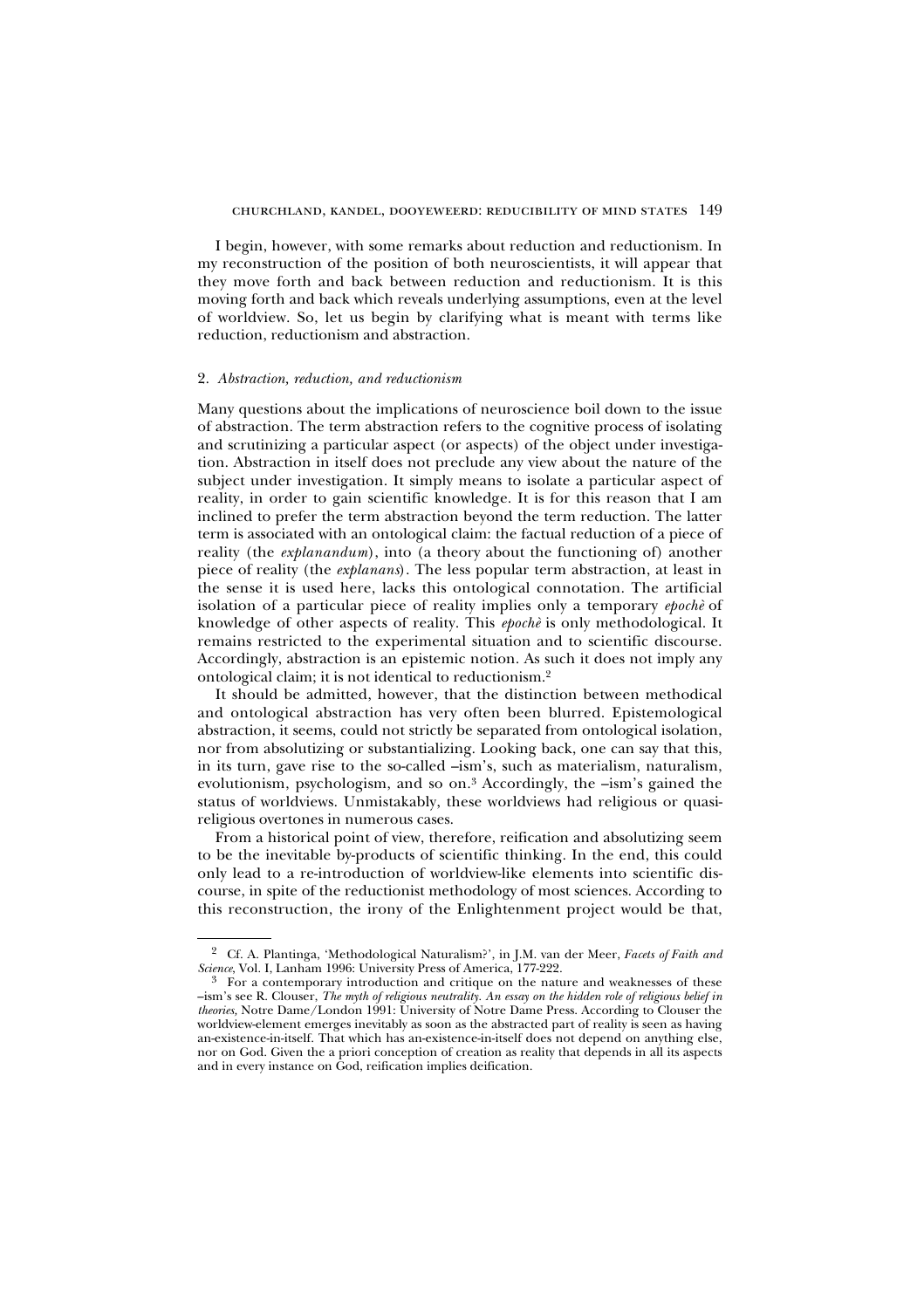notwithstanding its emphasis on unprejudiced thinking, methodical rigor and value-neutrality, this project ultimately resulted into new dogmatisms.

We are confronted here with two contrasting views of scientific methodology, one arguing for the innocence of scientific method and emphasizing the cleft between ontology and epistemology, and the other pointing to the elusiveness of the distinction between reduction (or abstraction) and reductionism and to the inevitability of absolutizing and reifying tendencies in science. This contrast, among others, reflects the well-known distinction between epistemic and ontological conceptions of science's reductionist strategies.4

I admit, that the general picture remains ambiguous. On the one hand, there is the overwhelming relativism and pragmatism of contemporary philosophy of science. On the other hand, many scientists (and lay-people) hold strong convictions with respect to the genesis and the order of the world. Bigbang cosmology and evolutionary theory provide the images and metaphors not only for the modernist worldview, but also for the modern scientist. One may question whether these images and metaphors form an intrinsic part of science. Should they not be considered as extra-scientific aggrandizements, filling in the gaps in human's search for meaning? Or, are we confronted here with a modern variant of old metaphysical desires? Scholars have shown that there exists an age-old connection between the ideal of theoretical purity on the one hand and a longing for metaphysical certainty on the other hand. In Aristotelian philosophy, this longing for metaphysical certainty was even associated with human's striving for immortality.5 Pure theoretical thought is immortal thought, detached from the world of the senses.

These general remarks may serve to highlight two points, which will be relevant for our further reflections. In my view, the contribution of Christian scholarship to the sciences should be sought precisely here, in the borderline area between methodical abstraction and illegitimate extrapolation, in the space between reduction (abstraction) and reductionism. This scholarship should consist of the careful and detailed analysis of central concepts; in fleshing out the factual and potential implications of these concepts, both epistemic and ontological. Such a conceptual analysis brings us into the domain of the philosophy of the various scientific disciplines — systematic philosophy meanwhile operating at the background. If anywhere, it is here (and not at the level of worldviews or one particular research project) that we have to look for possible links between background ideas and the cognitive content of neuroscientific theories. Extrapolated to the level of worldviews, one may expect head-on collisions between the different views. At the level of individual research projects, on the other hand, the scope and intentions of worldviews are simply too broad and/or general.

The remainder of this paper, therefore, will be devoted to the analysis of two texts of leading scholars in neuroscience and its philosophy; to the

<sup>4</sup> S. Sarkar, 'Models of reduction and categories of reductionism', *Synthese* 91 (1992), 167- 194.

<sup>5</sup> Cf. R. Boehm, *Kritik der Grundlagen unseres Zeitalters*, Chapter I, par. 5-7 (Dutch translation: *Kritiek der grondslagen van onze tijd,* Baarn 1974: Wereldvenster, 35-51).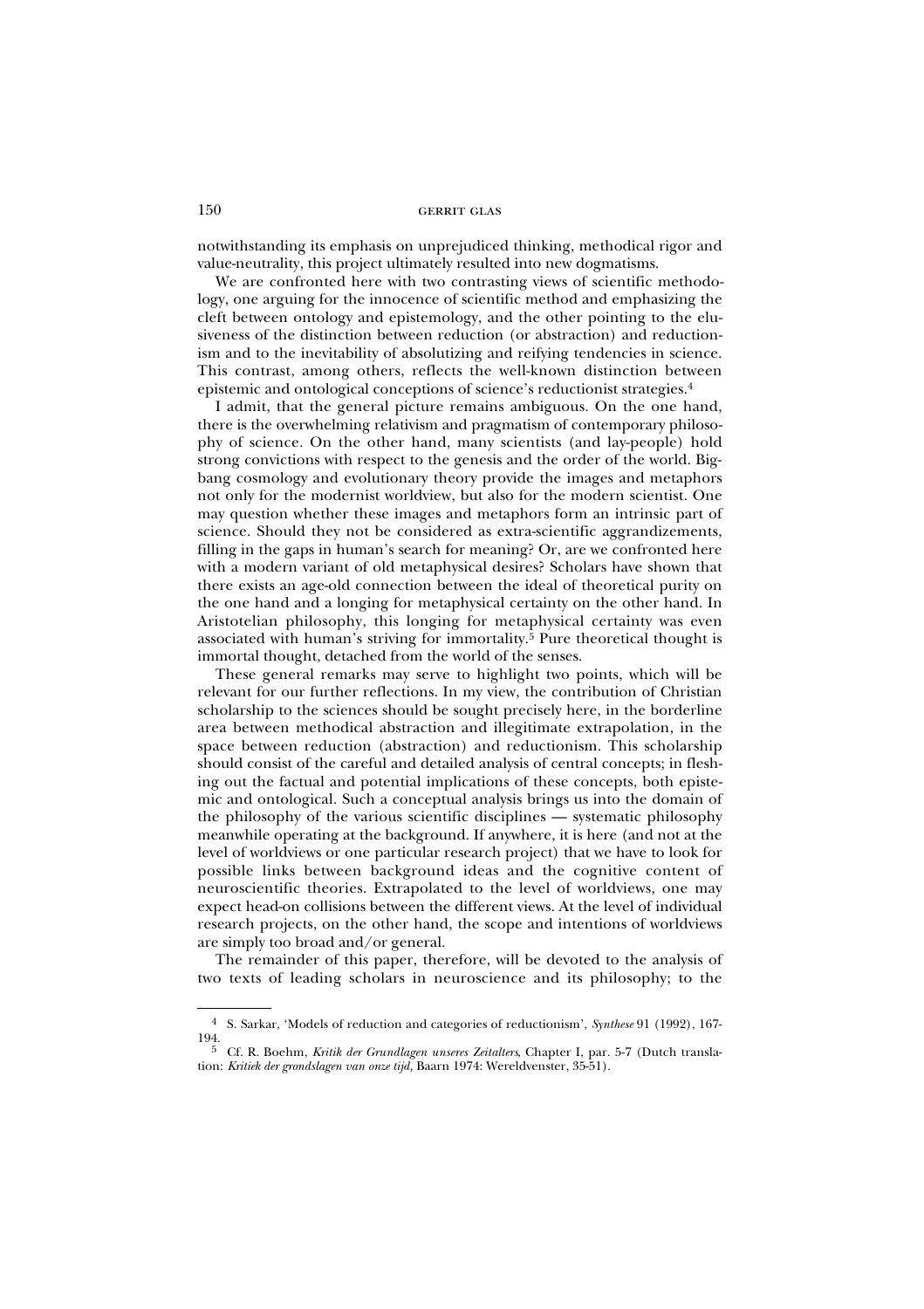detection of background ideas and the implications of these ideas at the level of worldviews; and to the development of a conceptual framework that may help to evaluate new theories in cognitive neuroscience.

#### 3. *Patricia Churchland: 'Can neurobiology teach us anything about consciousness'?*

### 3.1. Churchland on reduction

l

Patricia Churchland belongs to those very few philosophers who combine a thorough knowledge of neuroscience with philosophical acumen. She, moreover, is one of the strongest defenders of philosophical naturalism of our time. We will concentrate on a recent paper devoted to the reductionist account of consciousness.6

Can neurobiology teach us anything about consciousness? The answer is affirmative. Neurobiology is — and will prove to be — one of the major sources of knowledge about consciousness. It is the cornerstone of the physicalist approach to mental phenomena. Physicalism is not an a priori insight, nor a faith, says Churchland. She considers it as a hypothesis, albeit a highly probable one. This ontological physicalism is coupled with epistemic reductionism. Reductionism is defined as: "..trying to explain the macro levels (psychological properties) in terms of micro levels (neural network properties)". In her earlier book *Neurophilosophy*, she qualifies this approach as a form of intertheoretic reduction.7 This qualification should not mislead us. Intertheoretic reduction as such is a primarily epistemic program. It has led to many conceptual and practical difficulties.8 Churchland's claims, however, reach beyond the epistemic domain. These claims, and their argumentation, can be summarized in three steps.

The first step requires a translation of the language in which phenomena at a particular level A are described, into the theoretical language by means of which these phenomena are explained at level A.

The next step consist of the reduction of theories at level A in terms of theories at some underlying level B. This intertheoretic approach is, in Churchland's view, a variant of explanatory or causal reductionism. This is

<sup>6</sup> P. Smith Churchland, 'Can Neurobiology Teach Us Anything About Consciousness?', in N. Block, O. Flanagan, G. Güzeldere (Eds.), *The Nature of Consciousness. Philosophical Debates,* Cambridge 1997: MIT Press, 127-140 [cf. also http://www.phys.uni.torun.pl/~duch/umysl/ churchland.html]. For background reading cf. also P. Smith Churchland, *Neurophilosophy. Toward a Unified Science of the Mind/Brain, Cambridge 1986: MIT Press, chapter 7 and 8 (277-*

<sup>348).</sup> 7 Churchland, *Neurophilosophy*, 279: "Similarly, when we entertain the question of whether light is reducible to electromagnetic radiation, the fundamental question really is whether the theory of optics is reducible to the theory of electromagnetic radiation. Hence, when we raise the question of whether mental states are reducible to brain states, this question must be posed first in terms of whether some theory concerning the nature of mental states is reducible to a theory describing how neuronal ensembles work, and second in terms of whether it reduces in such a way that the mental states of Tr [reduced theory, GG] can be identified with

<sup>8</sup> Cf. F. Suppe (Ed.), *The Structure of Scientific Theories*, Urbana & Chicago 1977: University of Illinois Press.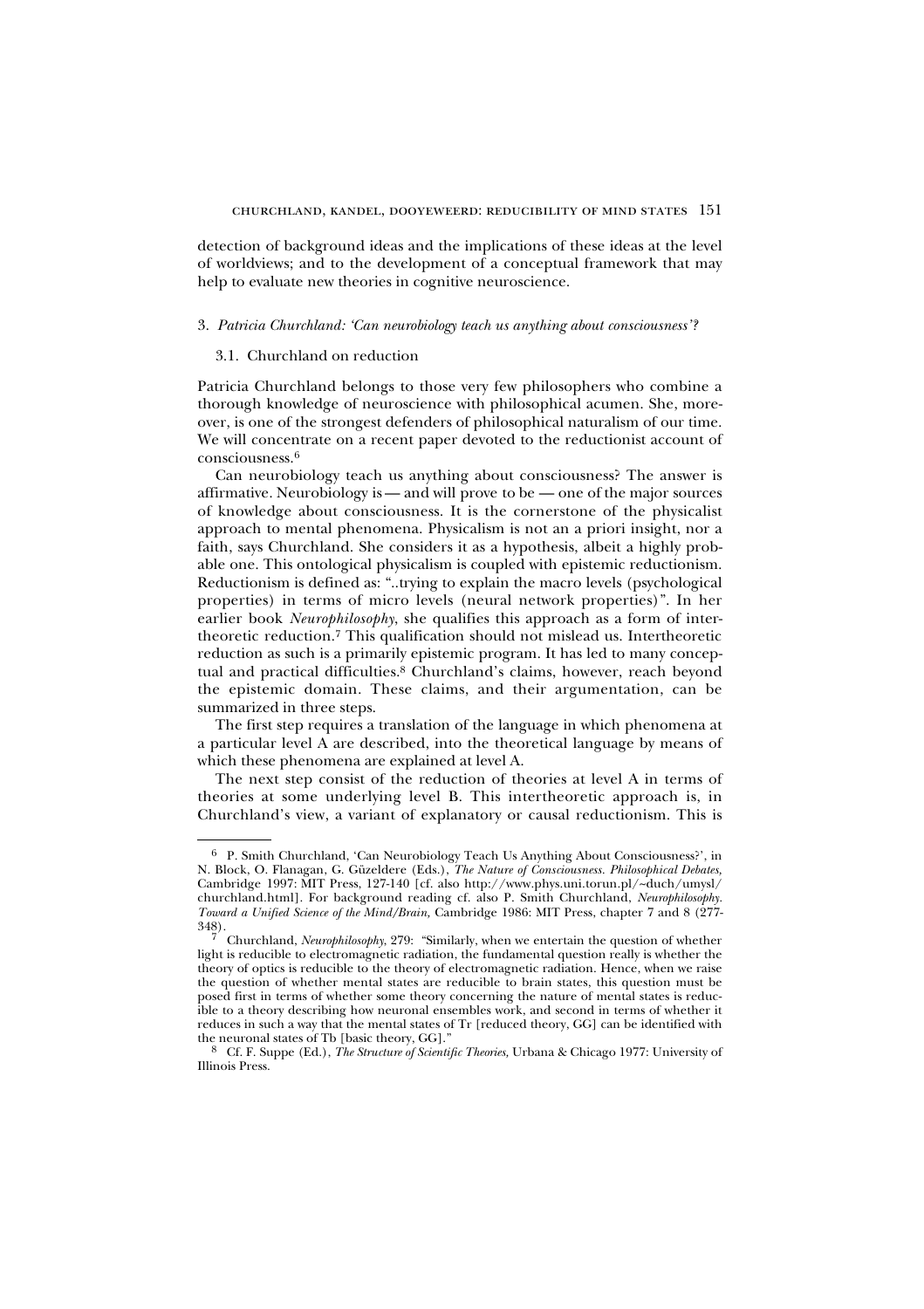because intertheoretic reduction is directed at explanatory unification. Theories are meant to explain a particular state of affairs. Intertheoretical reduction means that explanatory theories at level A are reformulated in terms of explanatory theories at level B. Ideally, this reductionist strategy will lead to explanatory unification. One mechanism, or causal process will then explain both higher-level phenomena and lower-level phenomena. Explanatory reductionism exceeds, therefore, the claims of intertheoretic reductionism in that it aims at explanatory unification.

This brings us to the third step: ontological simplification.9 Unification of theories will lead to the acceptance of a scientific worldview and to the rejection of so-called folk-psychology (common-sense psychology), according to Churchland. Explanatory reduction is, therefore, not an epistemic safe haven for those who wish to avoid the ontological claims of other reductionist strategies. On the contrary, it is a necessary part in the program of unification of theories on the mind/brain. The success of this program of unification is a measure for its truth. Coherence, thus, becomes the central criterion for truth.10

Favorite analogies, in this respect, are the reduction of classical optics to the theory of electromagnetic radiation and the reduction of heat to molecular motion. Phenomena that had been analyzed with the conceptual tools of classical optics, became more intelligible after the establishment of electromagnetic radiation. After this event, scientists understood that light is electromagnetic radiation. The same holds for theories about mental phenomena. These theories will be reduced to theories about neuronal processes. Churchland predicts, that it will be proven, ultimately, that phenomena like perception and memory are certain neuronal processes. Successful reduction is the kind of reduction that leads to identification of the higher level with the lower level processes. As will be clear, this reformulation implies a much stronger version of reductionism than explanatory reductionism only. Explanatory reductionism restricts itself to the reduction of theories at level A to more encompassing theories at level B. Churchland's materialism, however, is eliminative, in the sense that it involves a "non-trivial revision and even replacement of existing high level descriptions by neurobiologically harmonious high level categories". Psychological properties, in this way, are understood as properties of the neuronal system.

Churchland does not mean that a reductionist research strategy per se implies the adoption of a purely bottom-up strategy; nor does she mean that there is something disreputable about high level descriptions as such. It is, she says, wisest to conduct research on many levels simultaneously. However, the ultimate goal remains a revision of ordinary psychological language into the

<sup>9</sup> Churchland, *Neurophilosophy*, 280.

<sup>10</sup> Churchland, 'Can neurobiology teach us', 133: "… I am predicting that explanatory power, coherence and economy will favor the hypothesis that awareness just *is* some pattern of activity in neurons".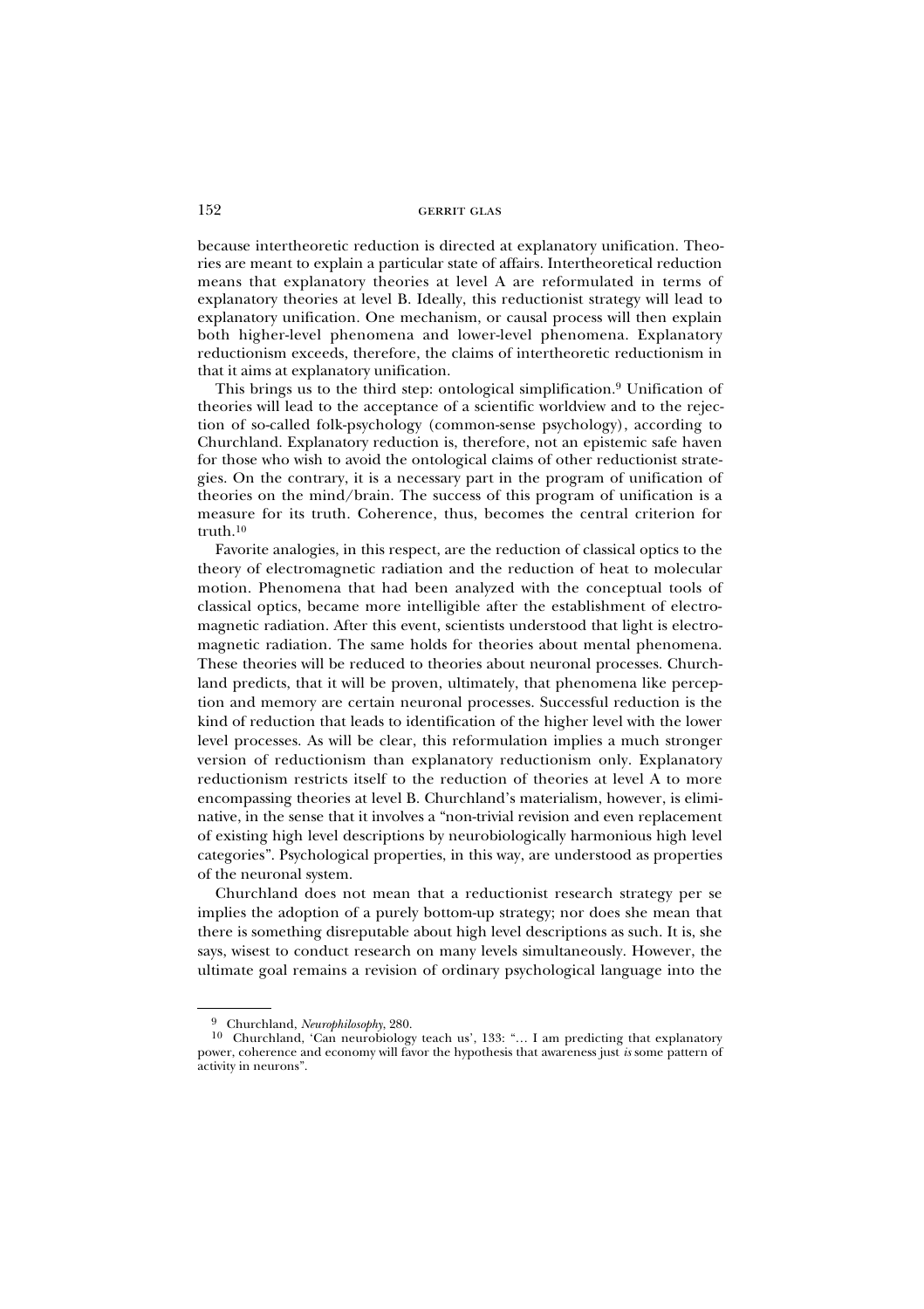language of neurobiology. This revision would imply a destruction of folkpsychology.

Churchland does admit that the ideal of a 'complete' reduction is utopian. Explanations are always incomplete. We should, therefore, perhaps eschew the expression 'reduction' in favor of 'reductive contact', she says. However, this should not go so far as to repudiating the reductionist ideal. Folk-psychological experiences are appearances, they have a reality behind them. Brain activity is the reality behind the appearance of experiences. Laying bare neuronal reality does not in and of itself change experience; nor does it "allow me to view my brain as an MR scanner or a neurosurgeon." 11 Characteristic for the working of our brain is that it allows 'appearance/reality discoveries', i.e., that it has the capacity of laying bare what is really going on in the brain when a person has a particular subjective experience. The brain does not have a privileged access to objective facts. This holds true, both for the external world and for the brain's model of the internal world. When we look at the sun, we do not know the sun as it is known by a physicist. In the same vein, we do not know ourselves, our inner private world, in the way a neurophysiologist may know the neuronal reality behind conscious states, according to Churchland.

### 3.2. Churchland on the reducibility of consciousness

It is along these lines that Churchland attempts to account for, both, the apparent experiential reality of conscious states and for the validity of the reductionist program. The brain does not have immediate access to realities behind experiences; however, it is the same brain that enables us to undo this imperfection. Neuroscience is, so to say, the great endeavor of a multitude of brains to remove the veils that brains have wrapped around themselves. As will be clear from this discussion, subjective experience is not a reality in its own right. It is rather an epiphenomenon of some underlying mechanism or process.

In her discussion of criticisms of this reductionist approach, Churchland concentrates first on reservations that are based on common sense, intuition and use of language. Failure to imagine or to conceive that pain, perception and/or emotion consist in some pattern of activity of neurons in the brain is merely a psychological fact. It is a reflection of the current state of one's ignorance. The same holds for all intuitions scientists and philosophers may have about how the world really is. These intuitions do not say anything deep or metaphysical about reality, nor do they say something decisive about the empirical or logical possibility of the reductionist approach of the phenomena of consciousness. Dooming the reductionist research strategy because of the categorical confusion, which threatens potentially any inter-level reduction, does not seem to impress Churchland very much. It is of all ages that scientists have said 'funny things' about the world. To say that the earth is a planet and that it moves, sounded funny in Copernicus' days; to say that physical space is non-Euclidean and that parallel lines may converge, sounded funny up until

 $11$  Churchland, 'Can neurobiology teach us', 133.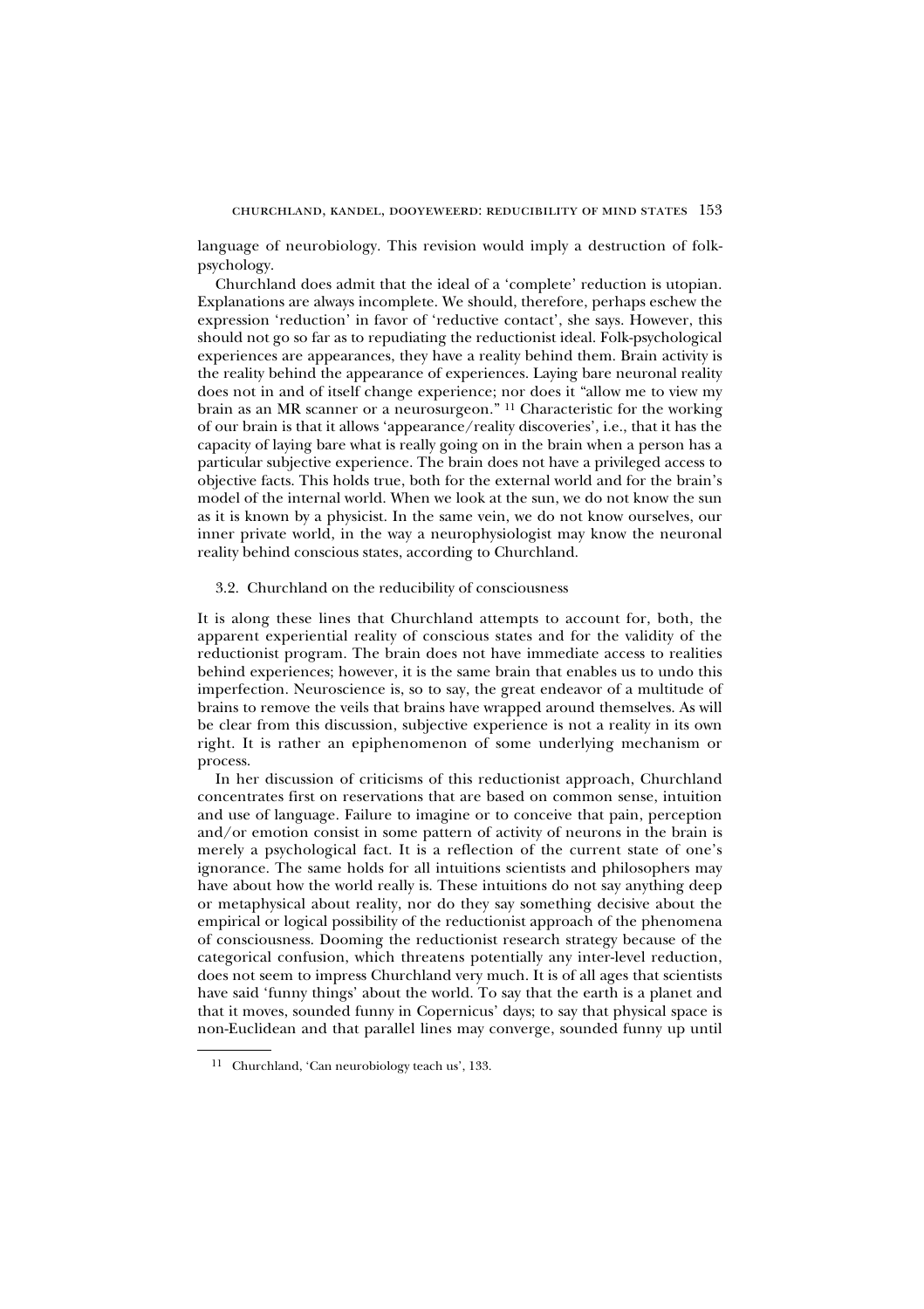some sixty years ago. It is, in other words, "rather far-fetched to suppose that intuitions in the philosophy of language can be a reliable guide to what science can and cannot discover about the nature of the universe".<sup>12</sup>

I think, this rejoinder does not hit the point properly. First, some would argue that the examples just given do not concern clear-cut inter-level, but intra-level types of reduction. That this may not be self-evident, is a reflection of the fact that there exists some confusion in the literature about what the notion of 'level' could mean. Many scientists, Churchland included, view the hierarchy of levels as a constellation of structures which are ordered from macro- to micro-entities; they see it as a hierarchy of part-whole entities in which the parts at a certain level become wholes at the underlying level. According to this view there exists indeed a reductive relation between, roughly speaking, heat (as measured by a thermometer) and molecular motion; and between classical optics and the laws of thermodynamics. However, from another point of view, these are only intra-level reductions. For, the reductive explanations just mentioned remain explanations at the level of physics; and the predictions that are based on these explanations, can be substantiated with the tools of physics. 'Level' is referring, here, to the qualitative distinctiveness of aspects or modalities of reality; the term level does not refer to entities here, but to modes of being or modes of functioning. It is this qualitative distinctiveness between modes of reality — and their underlying structures — that accounts for the fact that explanations of mental events, for instance the reasons for one's thoughts or feelings, qualitatively differ from the explanations of the neural machinery in which these thoughts and feelings are embodied. These explanations are typical biological and refer, for instance, to a particular neuroendocrine or neurophysiological process. From these few preliminary remarks, it may be gathered that the confusion between entitary and modal-functional points of view bears relevance to the distinction between reduction and reductionism; and between abstraction and reification. When the modal analysis of an aspect of reality is fundamental in the process of abstraction, then the entitary reformulation of this modal (or functional) point of view may become a first step into the direction of reification and undue substantializing. I will return to this point in the final section.

There is another reason for questioning Churchland's rejection of the appeal to intuition, common sense and ordinary language. Churchland apparently thinks that intuitions derived from common sense and ordinary language may, and in fact do, preclude all kinds of reductive research strategies. This is, however, a misperception. Defenders of the categorical distinctiveness of psychological and neurobiological concepts do not, in general, resist reduction and/or abstraction. Most of them will acknowledge that their position is compatible with the investigation of phenomena at a certain level with the conceptual and experimental tools from lower levels. They feel not coerced to ontological reductionism when they study visual perception with the tools of radiology, neurobiology and molecular biology.13 This is, however, precisely

<sup>&</sup>lt;sup>12</sup> Churchland, 'Can neurobiology teach us', 130.<br><sup>13</sup> By reductionism I mean, here, the 'nothing-but'-kind of (ontological) reduction, accord-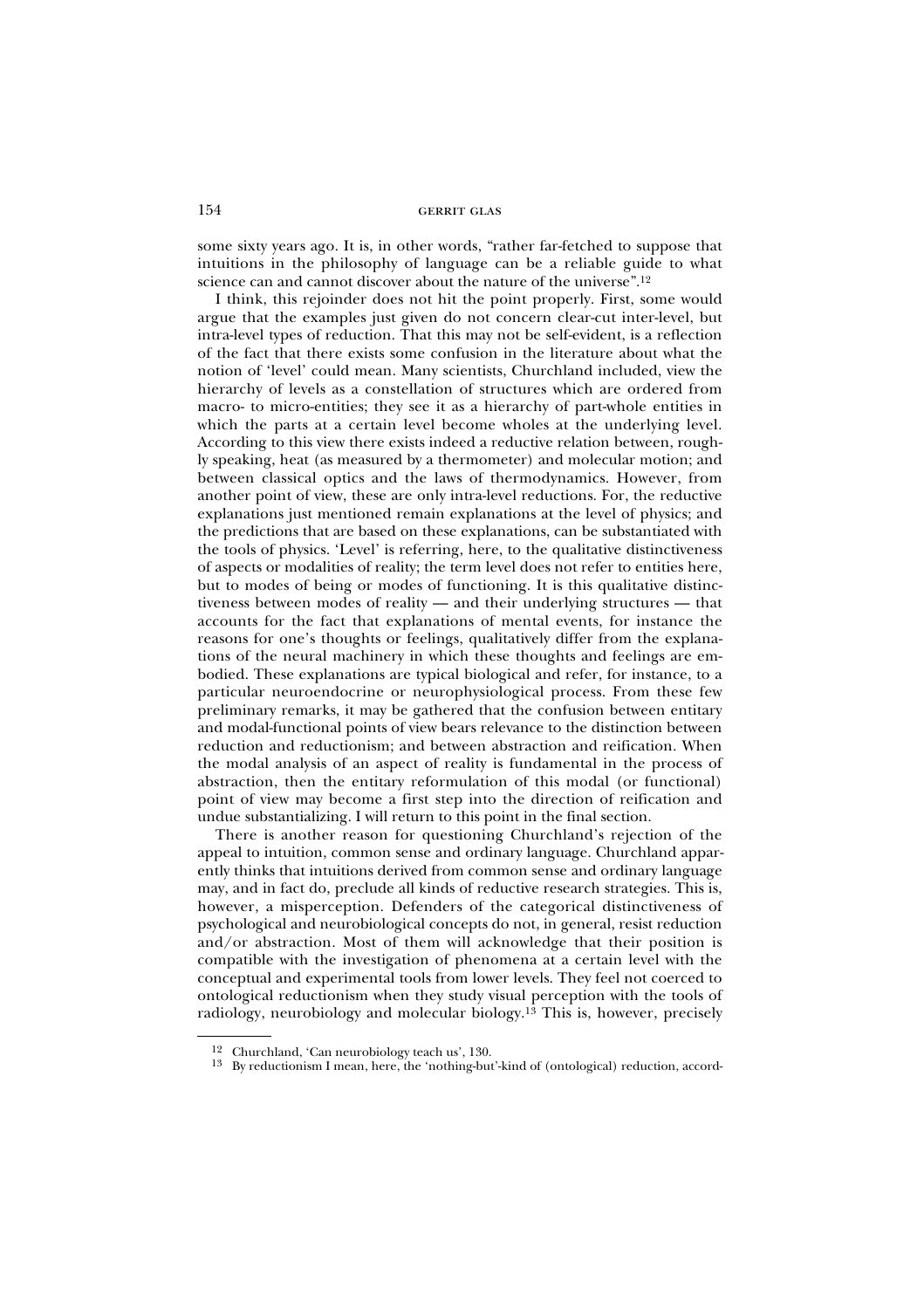what Churchland suggests. She, in other words, incorrectly identifies legitimate (epistemic) reduction with illegitimate (ontological) reductionism. One may wonder, why this is. The only explanation, I can imagine, is scientism; i.e. an almost unshakable belief that ultimately science, which almost by definition is bound to reductive strategies, will provide the most solid answers on our questions about the universe. In spite of the inherent fallibility of scientific theories and hypotheses, the truth and trustworthiness of propositions based on scientific evidence raises far above common sense and linguistic convention.

Of course, this puts a heavy burden upon eliminative physicalism as a scientific program. Granted that there is, and perhaps never will be, a complete reduction, which degree of success or lack of success must there be to count as confirmation or refutation of this program, especially in the field of consciousness? Churchland's position with respect to these questions becomes clear in her discussion with Searle and Dennett.

#### 3.3. Churchland's discussion with Searle and Dennett

John R. Searle belongs to those philosophers who, in the footsteps of Thomas Nagel, have put the phenomenal quality of conscious experience on the philosophical agenda. In his *The Rediscovery of the Mind* he argues for the impossibility of ontological reduction of first-person features of subjective experience.14 There is no reductionist program that will succeed in reducing the first-person phenomenal quality of feelings and sensations. This quality is related, but not identical to the well-known secondary qualities of British empirism. Secondary qualities, like the subjective experience of heat, solidity, sound, and color, have an objective reality behind their subjective appearances, according to Searle. However, in the case of consciousness, the reality is the appearance. There are of course the neurophysiological facts, but these facts do not reveal anything about consciousness: ".. unlike solidity, consciousness cannot be redefined in terms of an underlying microstructure".15

Thus stated, Searle's position is vulnerable to the objection that consciousness should be considered as a 'thing' with an existence apart from brain processes. However, Searle does not hold this dualist position. Rejecting all variants of Cartesianism, he rather adheres to the kind of emergentism which says that emergent properties must be explained as a result of underlying

ing to which phenomena at some level A are 'nothing but' phenomena at the underlying level B (for instance, the subjective experience of pain *is* nothing but a pattern of neuronal activities). 14 J.R. Searle, *The Rediscovery of the Mind*, Cambridge (Mass.) 1992: MIT Press, 117. Cf. T.

Nagel, 'What is it like to be a bat?', in T.Nagel, *Mortal Questions*. Cambridge (Mass.) 1979: Cambridge University Press. I ignore here the differences between Searle and Nagel about what exactly is irreducible in conscious experience (first-person features or the phenomenal quality of consciousness).

<sup>&</sup>lt;sup>15</sup> Searle, *Rediscovery*, 123. See also Churchland, 'Can neurobiology teach us', 132: "the reality and the appearance are inseparable — there is no reality to awareness except what is present in awareness. There is, therefore, no reduction to be had."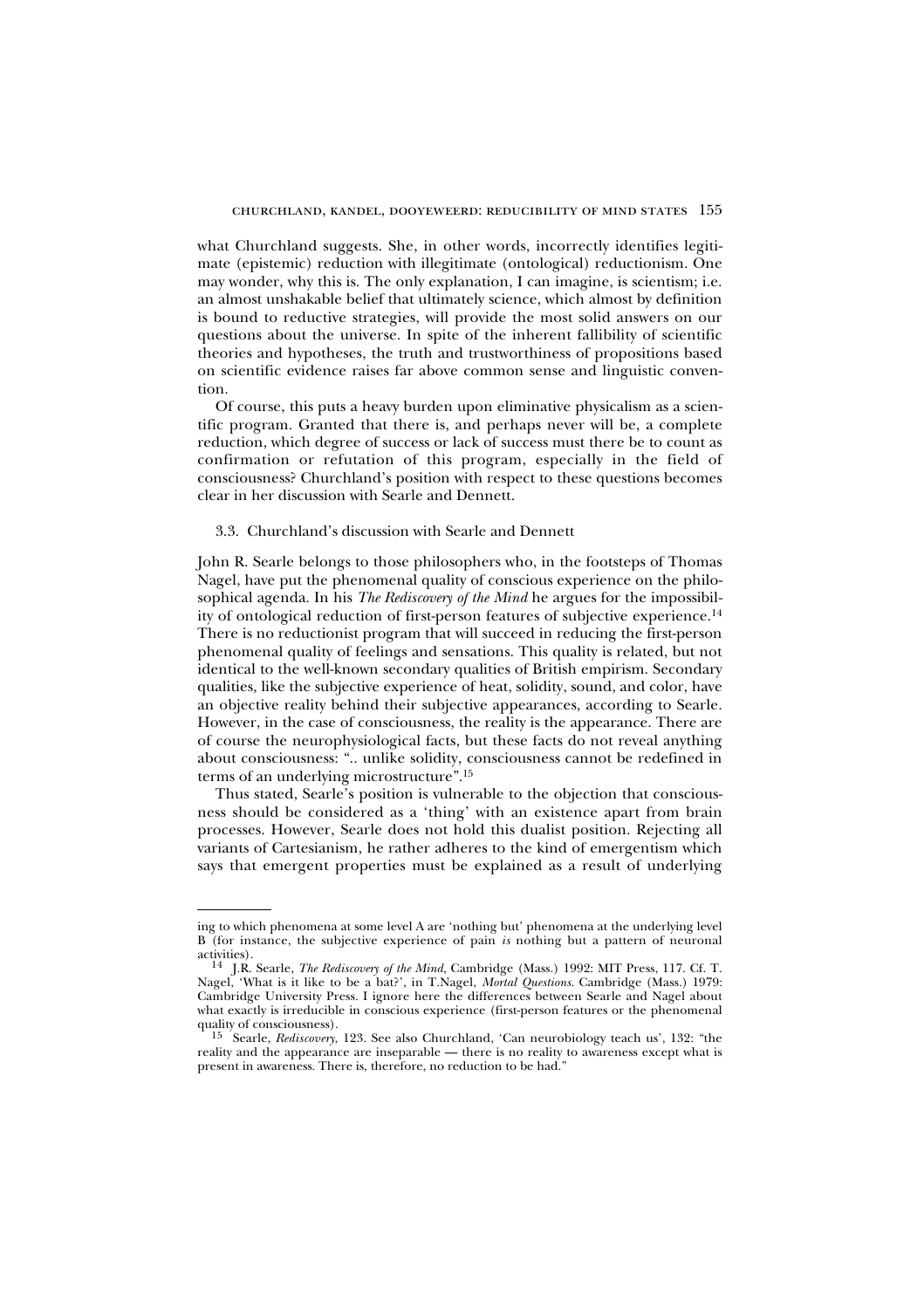micro-physical processes, whereas these emergent properties themselves are unable to causally influence micro-physical processes. There is, accordingly, also an asymmetry with respect to mental-physical causation: the physical may cause mental phenomena, the reverse, however, does not hold. Searle even says that the contrast between the reducibility of heat, color, etc. and the irreducibility of conscious states does not reflect any distinction in the structure of reality, but a distinction in our definitional practices. When 'red' is reduced to light waves of a certain length, the subjectivity of red is not eliminated, we "simply stopped calling the subjective part 'red'". However, this 'carving out' of the subjective part does not bring us any further, when the phenomena that interest us most are the subjective experiences themselves.16

Churchland considers Searle's view as a needless doubling of concepts, which can only lead to conceptual confusion. She compares his ideas with those of Betty Crocker, writer of a microwave oven cookbook, who tries to explain how a microwave works, and then says that the microwaves excite the water molecules in the food, causing them to move faster and faster, bumping to each other, the bumping causing friction between the molecules and the friction heat. Betty Crocker, in other words, still thinks that heat is something other than molecular kinetic energy; that heat is caused by but actually independent of molecular motion. Searle, in fact, holds a similar ridiculous view, according to Churchland. Just as it is much more simple and coherent to assume that heat is molecular energy, accordingly contemporary neuroscience should adopt the far more coherent and economic assumption that conscious awareness *is* a pattern of activity in neurons.

Given his strong pragmatism, Searle is perhaps not the strongest defender of the qualitative distinctiveness of subjective states.17 However, Churchland's response is not very convincing too. She simply avoids discussing what others have called the 'hard problem' of consciousness — that having to do with the phenomenal or 'what it is like' quality of consciousness.18 Searle does not

<sup>16</sup> Searle, *Rediscovery*, 121.

<sup>&</sup>lt;sup>17</sup> This reservation holds especially for his view on emergentism. Searle distinguishes two kinds of causation, one (causation 1; C1) associated with normal 'causal' processes between microphysical events, and the other associated with the emergence of new properties (causation 2; C2). Searle admits a re-description of C2 in terms of C1-processes; in other words, the emergence of a new property must be seen as a causal process that as such can also be deciphered in terms of microphysical interactions. This makes Searle's position ambiguous: a successful reduction of a C2-emergent property in C1 terms does bring him dangerously close to the causal reductionist camp; admitting that this re-description (or reduction) never will be complete, implies that emergentism ultimately cannot be explained in terms of microphysical

<sup>&</sup>lt;sup>18</sup> D.J. Chalmers, 'The puzzle of conscious experience', *Scientific American. Mysteries of the Mind* 7 (1997, nr. 1), 30-39: ".. why should synchronized oscillations give rise to a visual experience, no matter how much integration is taking place? [against Crick and Koch] … Daniel C. Dennett laid out a sophisticated theory of how numerous independent processes in the brain combine to produce a coherent response to a perceived event. The theory might do much to explain how we produce verbal reports on our internal states, but it tells us very little about why there should be a subjective experience behind these reports. Like other reductionist theories, Dennett's is a theory of the easy problems. […] these easy problems all concern how a cognitive or behavioural function is performed. All are ultimately questions about how the brain carries out some task. […] The hard problem of consciousness, in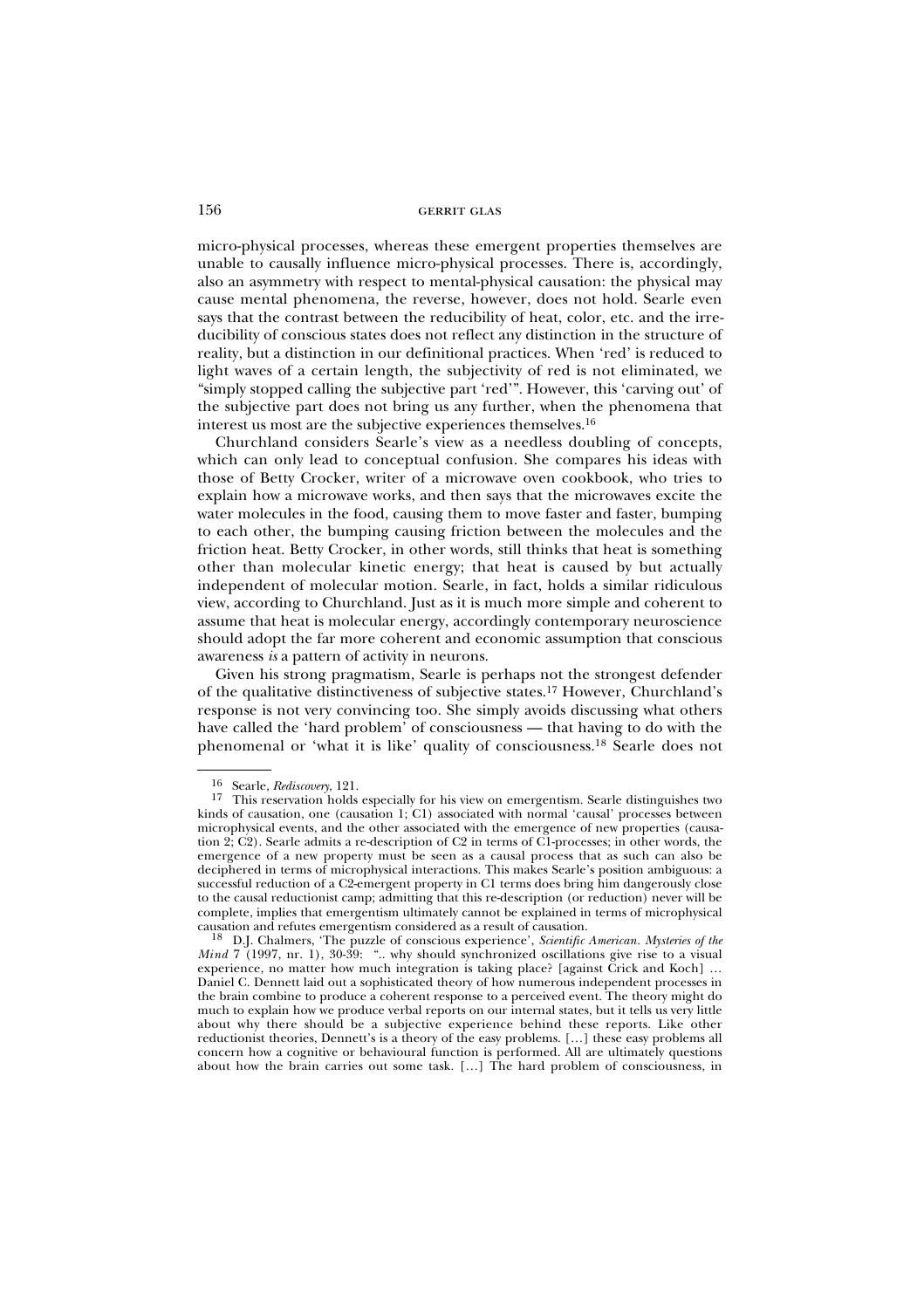assert, as we have seen, that conscious states are 'things' or 'events', that exist apart from neurophysiology — like Betty Crocker's heat. This discussion can be summarized by saying that Searle claims that there are conscious states that interest us because they are subjective, whereas for Churchland subjective states are only interesting in so far the scientist can turn them into something objective.

In the meantime, this discussion again reveals an underlying issue we already pointed at, i.e. the almost inevitable tendency to argue for the qualitative distinctiveness of certain classes of phenomena by assigning independent existence to them. The Betty Crocker analogy at least suggests that, if there is any distinctiveness of subjective states, this distinctiveness must be argued for by providing evidence for the ontic independence of conscious states (or events). Because this would imply dualism, qualitative distinctiveness is rejected by Churchland; whereas Searle, because of fear of dualism, resorts to the rather unattractive and conceptually ambiguous pragmatism which holds that, on the one hand, consciousness is really distinct and, on the other hand, causally emergent — which means that consciousness as an emergent property ultimately can be explained in micro-physical terms. This leaves us with the question how this picture would change if not entities, but modes (of being/ functioning; modalities) were taken as entry for the defense of qualitative distinctiveness.

Churchland also attacks Daniel Dennett's well-known work on the nature of consciousness.19 Dennett views the brain as a parallel machine (neural networks) simulating a serial machine. 'Serial' refers here to the fact that the operations of consciousness are performed one at a time, in a sequence, according to certain rules. Humans become conscious as they acquire language and learn to talk to themselves. This self-talk, of course, occurs serially. It can be compared with running software on a computer. Just as the installation of Flight Simulator creates a piloting virtual machine, so learning to speak silently to oneself creates a consciousness virtual machine. Consciousness bears the same relation to the brain as the flight simulation bears to the events inside the computer, summarizes Churchland. This implies that the study of consciousness has little to gain from the study of brain processes. Dennett's functionalism rather promotes the analysis of the performance, the functional properties, of the brain. From these performances under all kinds of conditions, one may infer a variety of computational properties. The basis for Churchland criticism is mainly empirical: 'virtual serial machines' are not necessary to get a one-after-the-other temporal ordering. She refers in this context to neural nets with recurrent loops that can yield temporal sequencing. Sequencing tasks per

contrast, goes beyond problems about how functions are performed. Even if every behavioural and cognitive function related to consciousness were explained, there would still remain a further mystery: Why is the performance of these functions accompanied by conscious experience?". Cf. also D.J. Chalmers, 'Facing up to the problems of consciousness', *Journal of Consciousness Studies* 2 (1995), 200-219;and T. Polger & O. Flanagan, 'Explaining the evolution of consciousness: the other hard problem'. At http://www.duke.edu/~twp2/tucson2.html.

<sup>&</sup>lt;sup>19</sup> Cf. D.C. Dennett, *Consciousness Explained*, Boston 1991: Little, Brown & Comp.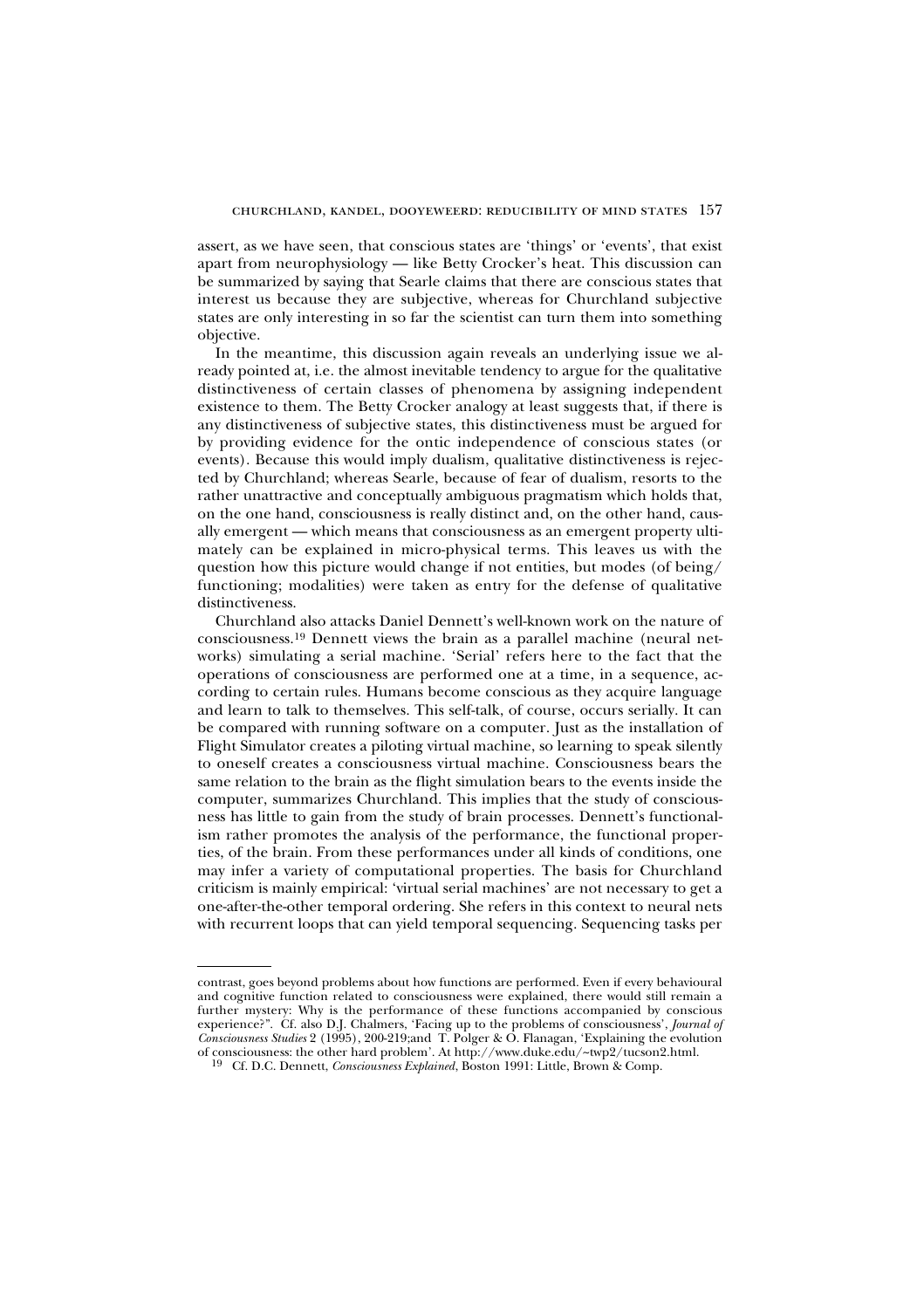se do not imply the existence of simulated serial machines, as has been shown by Beer and Beer & Gallagher.20

In her own account of consciousness, Churchland concentrates on visual awareness and visual perception. She combines the work of Crick, who sketched the outline of a theory on the temporal binding (or synchrony) of output responses of neurons relevant for visual perception; the hypothesis of Llinas and co-workers, who assume that there are two pairs of coupled oscillator families connecting the thalamus and the cortex, one providing the sensory and modality-specific content, the other providing the integrating context; and the ideas of Damasio, who says that body-representation provides the scaffolding for self-representation, which in its turn is the anchor point for awareness. Without such an anchor point there is no 'point of view', a representation of oneself into the known world. This 'no awareness without self-awareness' (in the sense of self-representation) echoes Kant in his comments on Hume. As will be clear, this self is not transcendental, but neural. It is not considered as an idea that necessarily has to be assumed in order to make knowledge of the empirical self and of the world possible. On the contrary, there is something behind this self and the knowledge of itself: the brain. Both the self-representation and the representation of the world are 'produced by' the brain. The brain is the condition that 'necessarily' must be presumed in order to make the self and its knowledge possible. The empirical becomes quasi-transcendental. If anything is clear from this account, it is that the brain is viewed as a self-sustaining entity; not as a part-structure within the body, not even as an organ; but, it seems, as a substance which finds the possibilities of its existence within itself (and its causal history).

## 4. *Eric Kandel: Toward a new intellectual framework for psychiatry*

## 4.1 Kandel about the contribution of molecular biology

As a second example of a text of a leading scholar in the field of neuroscience, I have chosen a recent article of Nobel-prize winner Eric Kandel, titled *A New Intellectual Framework for Psychiatry*.21 Kandel and his group are well-known

l

 $20$  R.D. Beer, 'On the dynamics of small continuous-time recurrent neural networks', *Adaptive Behavior* 3 (1995), 471-511. R.D. Beer & J.C. Gallagher, 'Evolving dynamical neural networks for adaptive behavior', *Adaptive Behavior* 1 (1992), 91-121. Interestingly, Churchland also criticizes Dennett for his insufficient response to critics who deny the pre-eminent status of linguistic activity: "The heart of the complaints is that Dennett wrongly assumes that performance is all that needs explaining — that explaining *reports of* conscious experience is tantamount to explaining conscious experience itself. Dennett's core response here has been to wave off the complainers as having failed properly to understand him.." (this quotation is omitted in the 1997 book chapter, but can be found in the original version, which was a paper based on the Presidential Address to the American Philosophical Association, Pacific Division, March, 1993; at http://www.phys.uni.torun.pl/~duck/umysl/churchland..html., p.6). The explanation of performance, indeed, does not entail the explanation of the qualia of consciousness. One might wish, however, that Churchland had gone more deeply into the qualiaproblem herself, for instance, in her discussion with Searle. It is ironical to hear from

<sup>&</sup>lt;sup>21</sup> E.R. Kandel, 'A new intellectual framework for psychiatry', *American Journal of Psychiatry*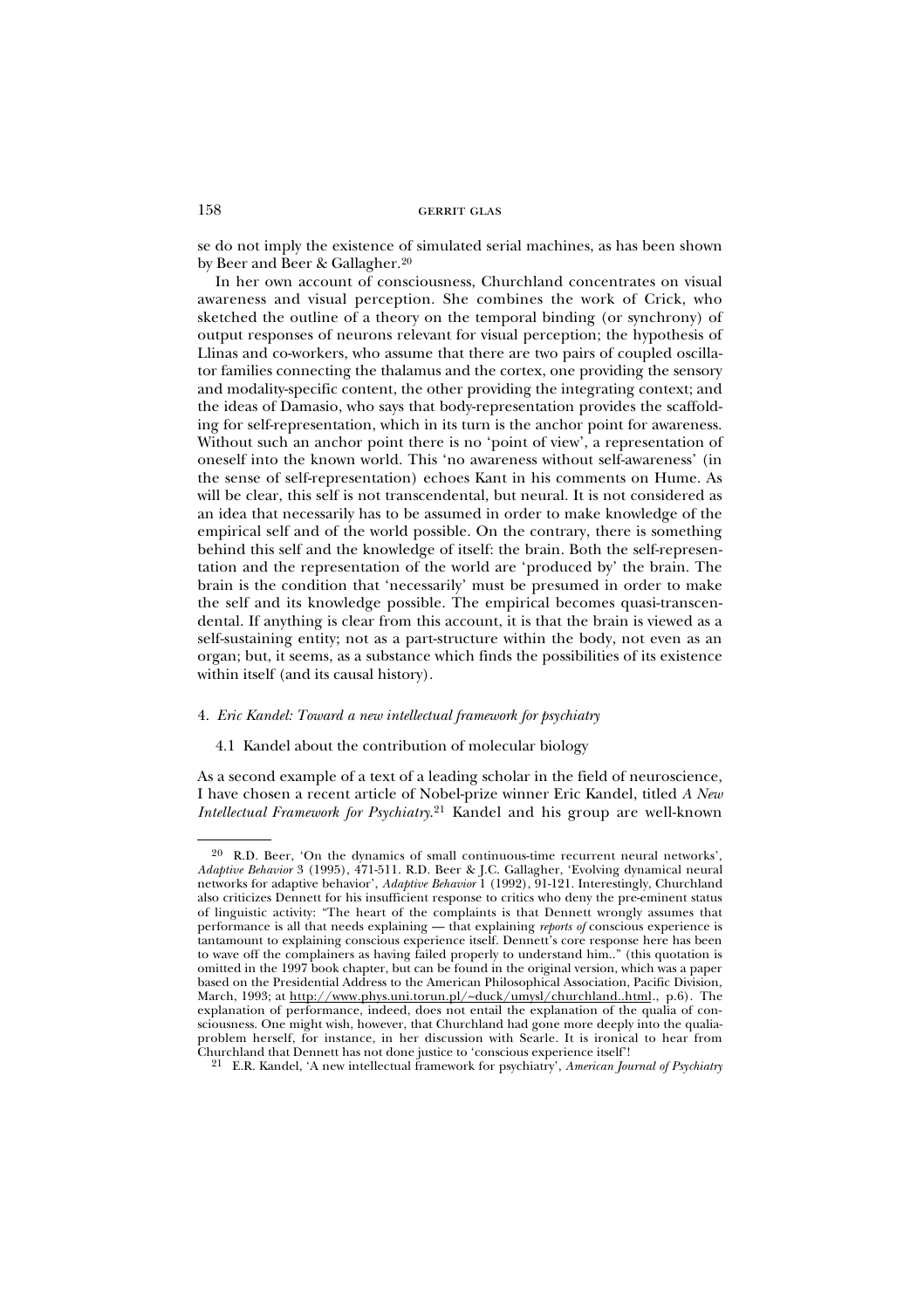because of their imaginative experiments with the marine snail *Aplysia*, in which they managed to unravel molecular biological correlates of behavioral states resembling anticipatory anxiety (in response to a classical aversive conditioning paradigm) and chronic anxiety (in response to a long-term sensitization paradigm). This background of experimental work in the seventies and eighties is important to understand Kandel's position in the nineties.

Kandel first sketches the diverging ways of general medicine and psychiatry. After World War II general medicine gradually evolved from a practicing art toward a scientific discipline based on molecular biology. Psychiatry, on the other hand, abandoned its roots in biology and capitulated for the antiscientific and dogmatic climate of post-war psychoanalytic thought. However, from the late seventies and early eighties the brain sciences have become more and more important and today's psychiatry cannot even thought of without acknowledging the enormous contribution of molecular biology and basic pharmacological research to the understanding and treatment of patients with psychiatric disorders. The divergence has, thus, altered into convergence.

Does this imply a reduction of psychopathology to biological dysfunction? No, says Kandel, the picture is more complicated. For, "(w)hen it comes to studying mental function, biologists are badly in need of guidance. Psychiatry, cognitive psychology, and psychoanalysis can define for biology the mental functions that need to be studied for a meaningful and sophisticated understanding of the biology of the human mind".22 Psychiatry derives its scientific basis from molecular biology; however, molecular biology is in need of a careful and valid delineation of all kinds of behavioral dysfunction. Therefore, both disciplines are complementary.

However, how does the study of mental function relate to the investigation of brain disturbances? To answer this question, Kandel formulates five principles, which could serve as, what he calls, a 'new intellectual framework for psychiatry'. These principles reflect current understanding of biologists of the relation of mind to brain. I mention the first, and most important, of these principles and give some comments23:

<sup>155 (1998), 457-469.</sup> Cf. also Kandel's response to criticism from the psychoanalytic camp: E.R. Kandel, 'Biology and the future of psychoanalysis. A new intellectual framework for psychiatry revisited', *American Journal of Psychiatry* 156 (1999), 505-524. Compare also E.R. Kandel, 'From metapsychology to molecular biology: Explorations into the nature of anxiety', *American Journal of Psychiatry* 140 (1983), 1277-1293.

<sup>22</sup> Kandel, 'A new intellectual framework', 459.

<sup>&</sup>lt;sup>23</sup> Other principles are: "Genes and their protein products are important determinants of the pattern of interconnections between neurons in the brain and details of their functioning" (2). Social and developmental factors also contribute to the variance of a given major mental illness: "Learning (..) produces alterations in gene expression. Thus all of 'nurture' is ultimately expressed as 'nature'" (3). Alternations in gene expression not only contribute to the biological basis of individuality, but are "presumably also responsible for initiating and maintaining abnormalities of behaviour that are induced by social contingencies" (4). Finally: "Insofar as psychotherapy or counselling is effective and produces long-term changes in behaviour, it presumably does so through learning, by producing changes in gene expression that alter the strength of synaptic connections and structural changes that alter the anatomical pattern of interconnections between nerve cells of the brain" (5) (Kandel, 'A new intellectual framework', 460).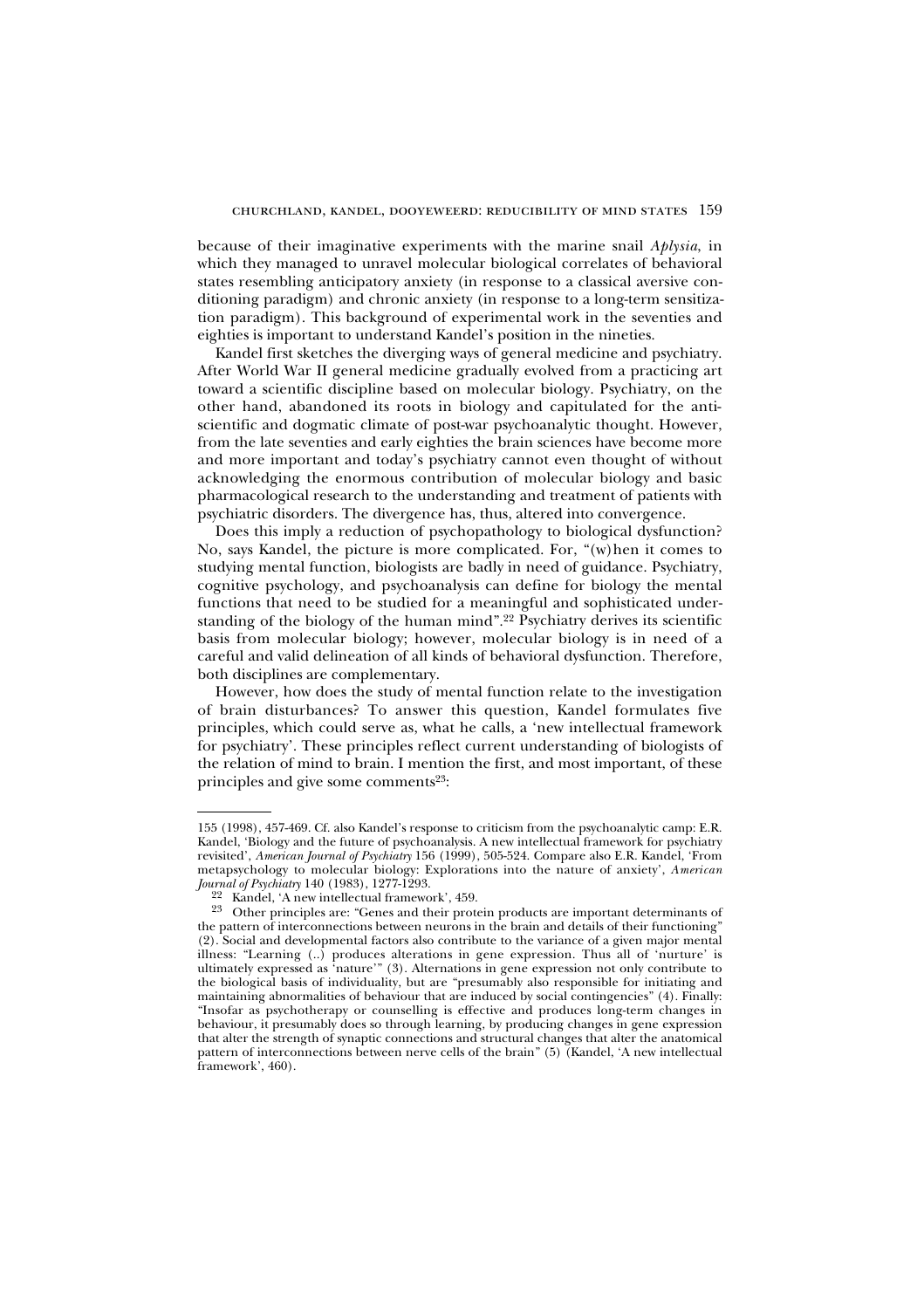"All mental processes", Kandel writes, "even the most complex psychological processes, *derive from* operations of the brain. The central tenet of this view is that what we commonly call mind is a range of functions carried out by the brain. (…) As a corollary, behavioral disorders that characterize psychiatric illness *are* disturbances of brain function, even in those cases where the causes of the disturbances are clearly environmental in origin." Kandel's calls this principle the 'basic assumption' underlying neural science. "Specific lesions *produce* specific alterations in behavior, and specific alterations in behavior are *reflected* in characteristic functional changes in the brain." (all italics added)

## 4.2 Kandel's ambiguity: between psychophysical identity theory and epiphenomenalism

These formulations sound familiar and — again — innocuous at first sight. However, are they really as innocuous as they seem to be? What does it mean to say that 'mind' *is* a range of functions of the brain; that psychiatric illnesses *are* disturbances of brain function; that brain lesions *produce* alterations in behavior and that specific alterations in behavior are *reflected* in functional changes in the brain?

First, by equating mind with 'a range of (mental) functions', Kandel evades the 'hard problem' of consciousness, the explanation of its phenomenal quality. I will not repeat this criticism again, because we discussed it already.

Secondly, Kandel seems to identify cognitive functioning with biological functioning. However, on closer look Kandel's formulations are somewhat ambiguous, in this respect. For, they seem to reflect a position that can be reconciled both with a psycho-physical *identity theory* and with an *epiphenomenalist* position. On the one hand, Kandel uses terms like 'is' and 'are', — terms highly suggestive of an (ontic) identity between biological and mental functioning. On the other hand, he also uses terms like 'produce', 'reflect', 'derive from'; terms, in other words that suggest a relation of dependence — i.e., a relation that considers mental functions to be a product of brain-functioning. This production-metaphor should not be understood in a dualist-interactionist sense, as if there were a temporal and/or causal relationship between brain and cognitive functioning. Kandel's position is clearly epiphenomenalist in these passages. His formulations suggest the existence of an asymmetry between brain and cognitive functioning. Compare, for instance, his proposition that brain processes *produce* mental processes, whereas mental functioning is a *reflection* of brain processes.

Kandel does not go as far as Churchland in her plea for the elimination of folk-psychology. For instance, after having said that his biological point of view also can be applied to sociology and that social processes must, at some level, reflect biological functions, he admits that such a relationship "might not necessarily prove to be optimally insightful in elucidating social dynamics". And, he adds, "For many aspects of group or individual behavior, a biological analysis might not prove to be the optimal level or even an informative level of analysis". However, this does not detract from the fact that Kandel's main focus is on biology and that the processes which are presumed to be critical for the production of behavioral dysfunction, are biological in nature.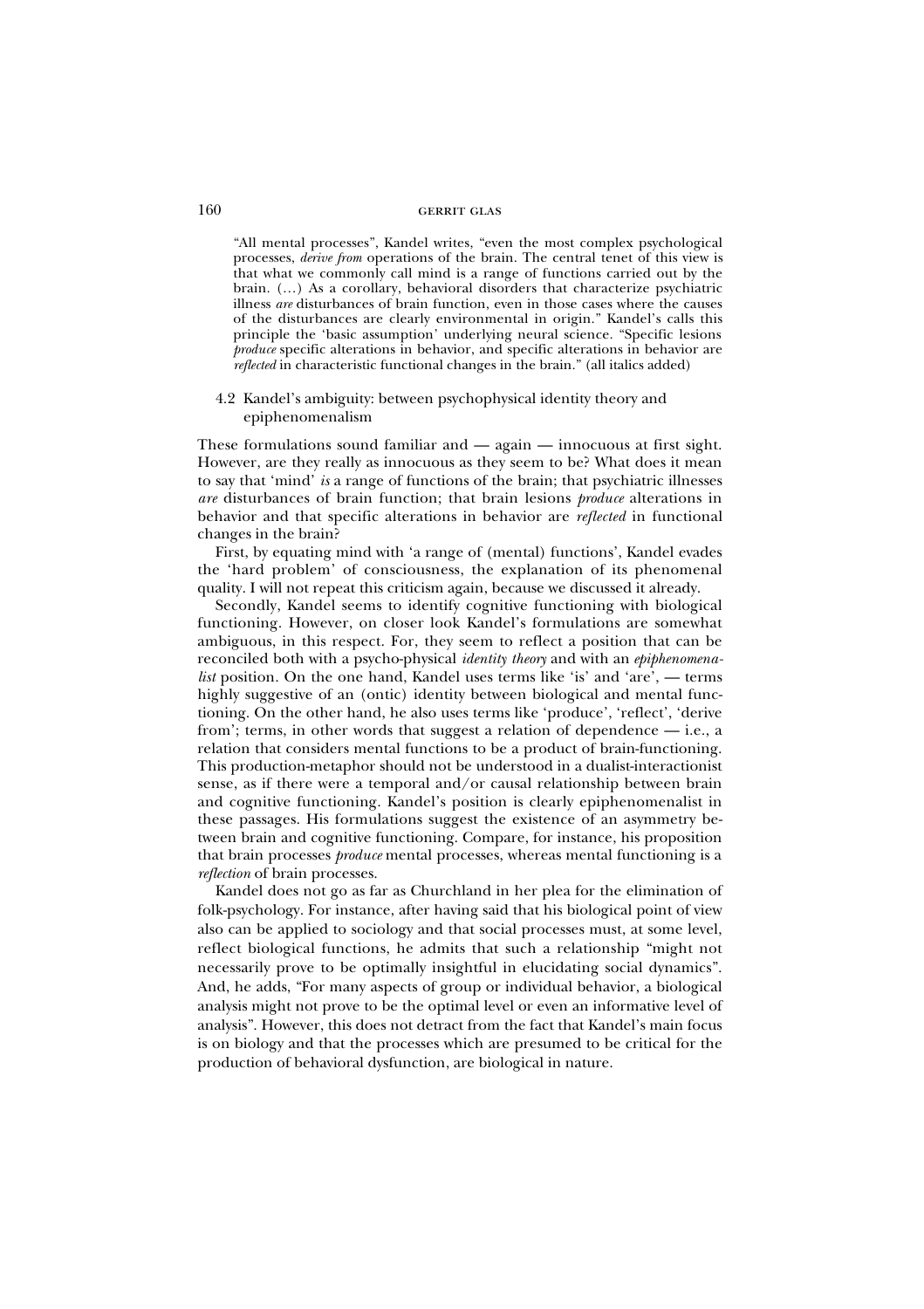## churchland, kandel, dooyeweerd: reducibility of mind states 161

I think, it is here, that many conceptual issues come together. Behind the easy formulations, one may suspect deep epistemic questions. Of course one might say, in a friendly reading of Kandel's text, that every human activity is in a certain sense a brain process. Walking, writing, thinking and believing, all these activities are in a certain sense brain activities. That is to say, there is brain activity implied in these behaviors; these behaviors cannot be imagined without presuming some very specific brain activity. However, this 'being implied' is hardly interesting for scientists and doctors. Scientists are used to put why-questions; they are looking for explanations. Why do people with a post-traumatic stress disorder have recurrent dreams; why are some of them in a state of 'numbing'?

This example, moreover, shows that the 'why' of scientists may be ambiguous, because it asks both for the 'how' (how it works) and for the 'aim' or 'goal' of a certain process (the implicit teleology). The answer to the why of 'numbing' could be that it serves as a defense against overwhelming feelings of fear and powerlessness. This is a teleological, or at least a normative, interpretation of the why-question — because the explanation in terms of defenses presupposes an optimum of alertness of the organism (which implies the existence of a norm or standard), and this optimum in its turn implicitly refers to, for instance, survival as the central task of the organism. The answer to the why of recurrent dreams, on the other hand, could refer to endocrine processes influencing the sensitivity of certain receptor subtypes in the brain, receptors that modulate the functioning of second messenger systems in the thalamus, hippocampus and amygdala, and so on. This is clearly an explanation in terms of how a particular process is going on.24

According to Kandel, it is science's task to determine which factors control the behavioral and brain processes to be studied. Causes of behavioral disturbances may have an environmental origin, but behavioral disorders that characterize psychiatric illness, are at the same time disturbances of brain function. This means that "Insofar as psychotherapy or counseling is effective and produces long-term changes in behavior, it presumably does so through learning, by producing changes in gene expression that alter the strength of synaptic connections and structural changes that alter the anatomical pattern of interconnections between nerve cells of the brain" (fifth principle).

It is interesting that the term 'structural' — again — has an ambiguous function in passages like these. On the one hand, the term structural is used in a descriptive sense and denotes something like 'long term', or, factual and 'long-lasting'. The changes that gene expression does produce, are changes in synaptic connections and anatomical patterns. These changes do persist through time. On the other hand, the term structural also seems to reiterate old distinctions, like those between substance and accidence, genotype and phenotype, reality and appearance. For structural changes at the behavioral

<sup>24</sup> There is a lot of discussion in philosophy of biology whether explanations in terms of biological function by definition presume and/or refer to an implicit teleology. I will not dwell on this question, because it will not play an important role in our further discussion with Kandel.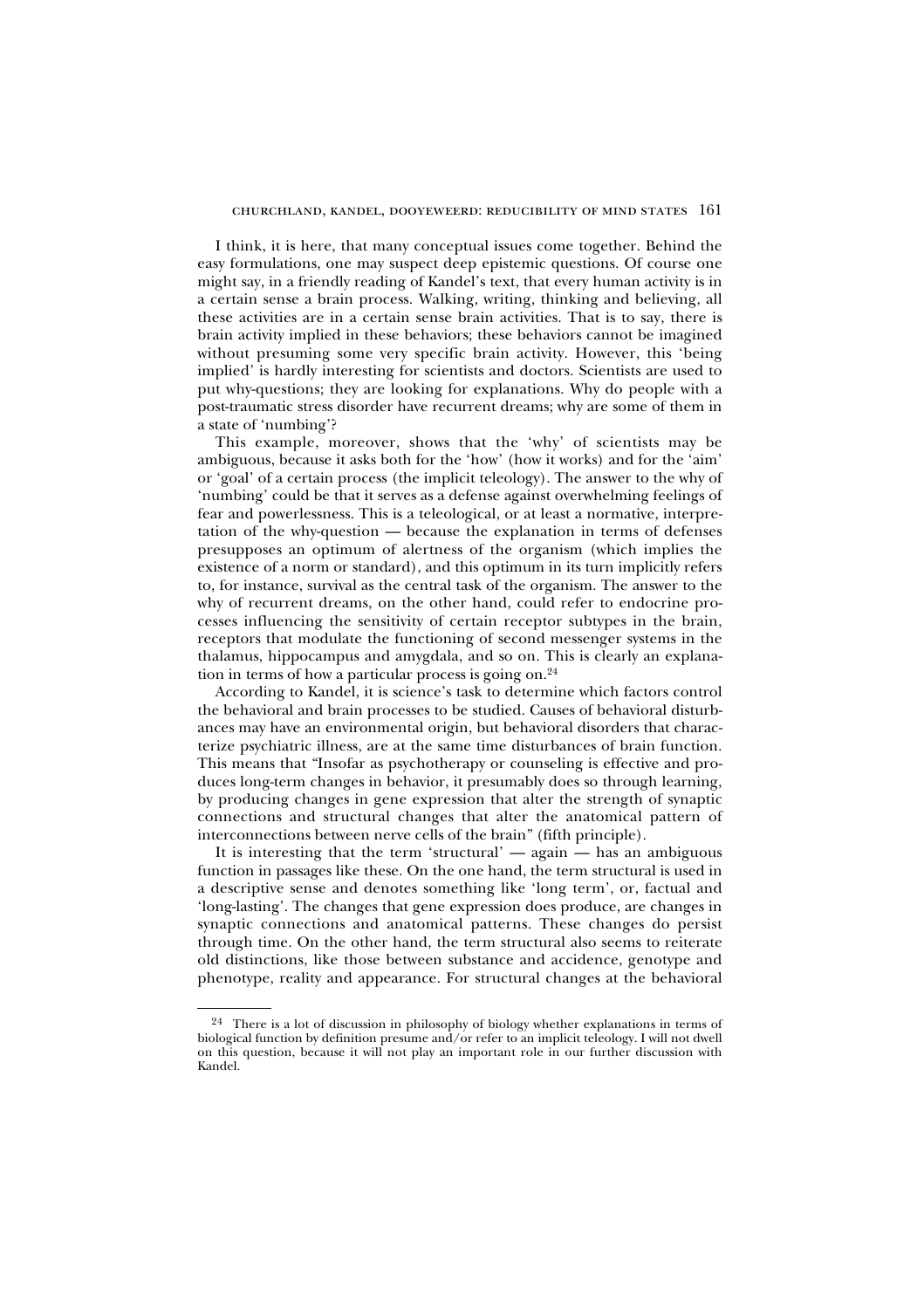level to occur, structural changes at the molecular biological level are a necessary condition; the reverse, however, does not hold. Molecular biological changes are the changes that really do matter, they are the sort of changes that are critical for long lasting behavioral change. Without these molecular changes, there will be no real change. Molecular biological change is a necessary condition for persisting change in behavioral and mental functioning. It is not the other way around.25 So, we are confronted here again with the same ambiguity as was mentioned earlier, i.e. Kandel's switching between an identity theorist and an epiphenomenalist position. The descriptive interpretation corresponds to identity theory; the interpretation in terms of substance and accidens corresponds to the epiphenomenalist position.

To my opinion, it is this ambiguity that obscures Kandel's position. His language can be translated into several directions, i.e. into the direction of a rather sterile parallellism of levels of discourse, and into the direction of a more or less reductionist biologism that sees biological processes as primary and as the basis of mental functions.

One may wonder, why Kandel does not notice this ambiguity. I think, the answer must be that he believes he has formulated an empirical answer to the conceptual problem behind it. This becomes clearer in Kandel's 1983 reviewpaper on anxiety. Modern science is able, he says, "to focus on individual protein molecules modulated by learning and to explore them in a behavioral as well as a biochemical context".26 There are, in other words, 'unifying cellular and molecular principles' behind the phenomena of macro-biology and psychology. There is identity behind the phenomenal and epistemic diversity; a 'common ground' between learning theory and neurobiology; a 'molecular alphabet to learning'; a basic molecular grammar underlying the various form of anxiety, and so on. These metaphors, at first sight, seem to reflect an identity-theory-driven program. However, in the long run, the epiphenomalism prevails. The conceptual presupposition of an identity of what manifests itself at different levels of appearance, is replaced by the empirical notion of basic molecular mechanisms. The identical is not a hidden and indefinable quasi-substance, it is a 'substance' with a definition; it has an entitary structure, albeit at the level of microstructure. This brings Kandel's position close to a kind of part-whole conception, in which the whole-like structures, such as macro-biological processes and mental functioning, are epiphenomena of the complexity of interactions at the micro-level.

4.3 Kandel on interlevel dependence

 $\overline{a}$ 

Finally, we have to take one step beyond what has been said until now. Kandel belongs to those theorists who typically respond to conceptual questions with empirical answers. He, for instance, wonders whether the emphasis on genes

<sup>&</sup>lt;sup>25</sup> Kandel comes close to the well-known distinction between ultimate and proximate causes; ultimate causes referring to environmental and biographical events, proximate causes referring to the neurobiology of behavior and of mental functioning. This distinction blurs the distinction between the various modes of being/functioning.

 $\overline{a}^2$  Kandel, 'From metapsychology to molecular biology', 1286.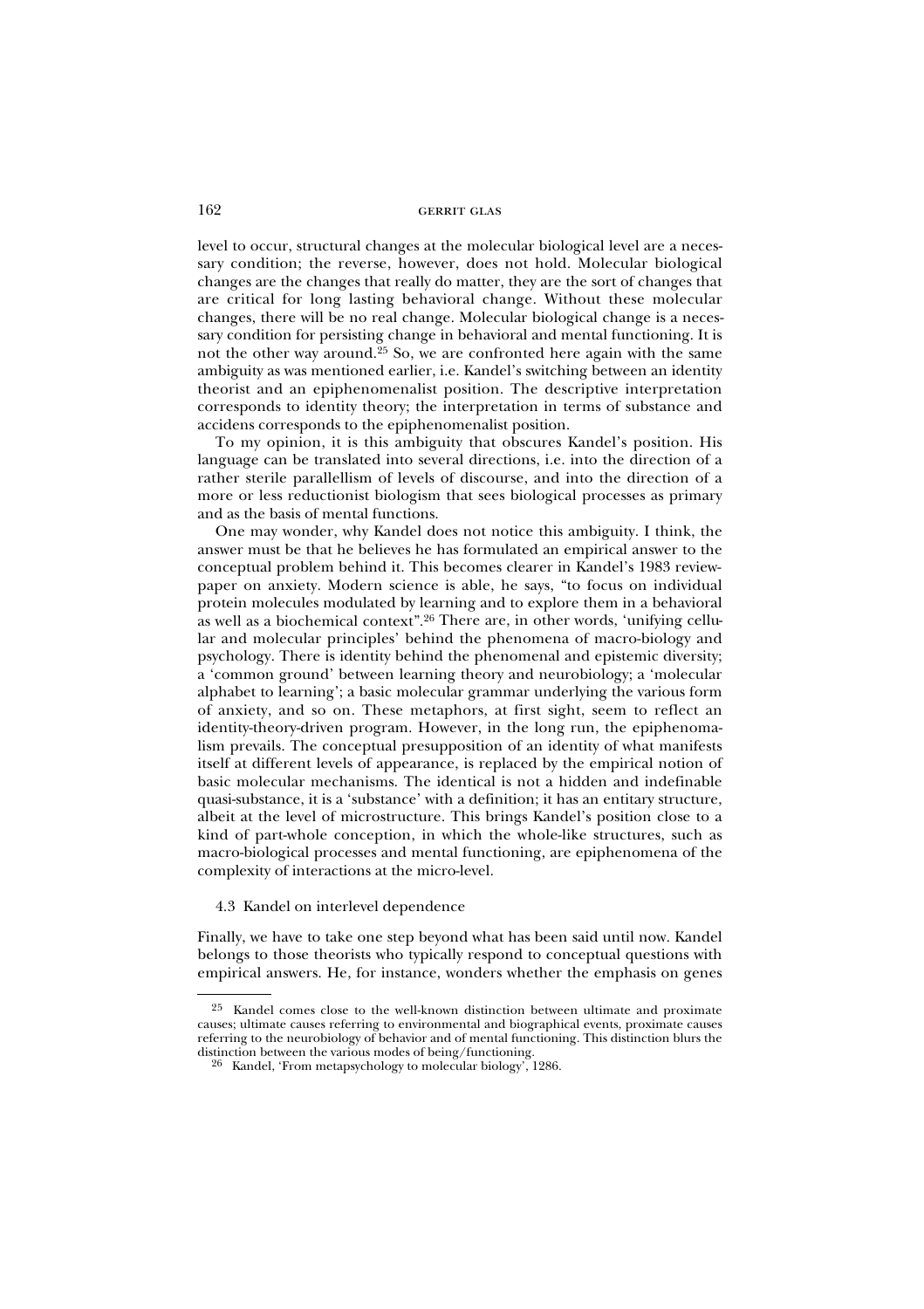and their protein products will lead to a deterministic view of man and of psychiatric patients. The answer is a clear and resolute no. Thinking so, is based on the common misunderstanding that the only function of genes is to transmit hereditary information to next generations and that biological processes are strictly determined by genes. Genes, however, also have transcriptional functions besides their so-called template function. They are, therefore, highly susceptible to environmental factors. So, there is no strict determination.

This empirical explanation, however, does not elucidate the conceptual issue whether inter-level relationships as such can or should be described in terms of determination (or dependence) without implying either reification of a particular part-structure (which means: reductionism) or dualism of partstructures. Is it possible, in other words, to describe the relation between levels of being (or functioning) in terms of dependence (of one level to another level) without implying reductionist monism or dualism? This is the conceptual side of the question under discussion. The affirmative answer to this question is very hard to defend, not to say impossible. Either, the dependence is too strong to admit a non-reductive relationship between the levels, or the dependence of the higher to the lower level is too weak to count as a relationship of dependence.27

How is it with the empirical side? How does Kandel's conceptual/ontological ambiguity relate to science's task of explaining a particular process? Kandel's use of terms like 'production' and 'determination' could be understood as denoting certain processes, of which the order of successive events is interpreted as a causal history, i.e., as a process in which the events have causal power and in the course of their development produce higher level phenomena. I think, this is not what Kandel means. I mention this solution, because it is a rather popular one in evolutionary accounts of interlevel relationships. Another interpretation could be that terms like production and determination refer to 'lawful regularities' or 'principles' that hold for the process under investigation. However, insofar as these process do entail interlevel relationships, this interpretation will not bring us any further; instead, it brings us back to old debates on so-called bridge-laws; a debate that was lost by the advocates of bridge laws, as will be known.

## 5. *Toward an alternative conception of brain functioning based on the work of Herman Dooyeweerd*

## 5.1 Summary

֦

We started our investigation by reviewing the tensions between reduction (or abstraction) as a primarily epistemic endeavor and reductionism as a program with, ultimately, ontological pretensions and claims. We noticed the importance of metaphors and images in opening-up a field of science. Think, for

<sup>27</sup> J. Kim, 'The myth of nonreductive materialism', in J. Kim, *Supervenience and Mind. Selected Philosophical Essays*, Cambridge/New York 1993: Cambridge University Press, 265-284.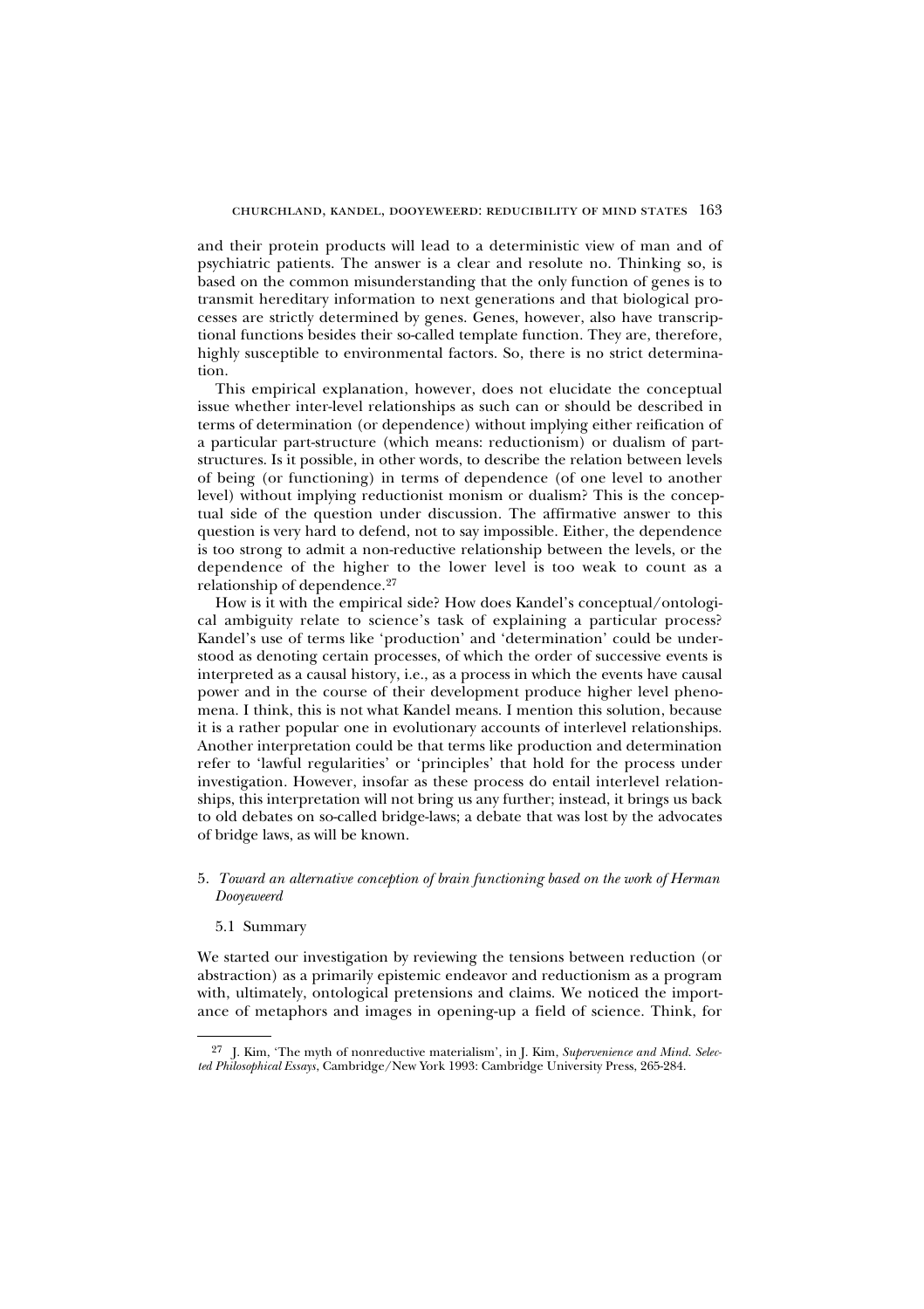instance, of the developments in biology after the discovery of DNA as a 'carrier of information'. Extending the meaning of concepts beyond their original domain almost automatically leads to a metaphorical use of these concepts (DNA molecules do not really communicate). It is in the metaphorical use of scientific language that one may find the worldview, hidden or not. In addition to this extension of conceptual meaning worldviews also enter into scientific language by the unjustified substantialization and reification of abstract concepts.

We saw how entities are often confused with modes (or levels) of existence and how this may result in unclarity and reification. Psychophysical dualism and dualist interactionism may be seen as a result of the unjustified belief in the independent existence of mind and of body as (quasi-)substances. The modal aspect — mental functioning as a mode of functioning that qualitatively differs from biological functioning — is substantialized and changed into a mental substance or a mental entity called 'The Mind'. Psychophysical identity theories, on the other hand, run the risk of being transformed into one or another form of monism. This occurs when the nature of the 'common ground' of different forms of functioning, is defined in terms of one particular scientific discipline, such as biology.

In the remainder of this paper, I will attempt to give a more systematic account of the notions and the ideas we came across until now. What will be said, relies on the seminal work of the Dutch philosopher Herman Dooyeweerd (1894-1977), especially on his theory of entities (or individuality structures).28 Dooyeweerd, however, has never published extensively on philosophical anthropology and/or on neuroscience; so, we have to rely on the other works and extrapolate from these studies to the field of neuroscience and philosophical anthropology. In what follows, I will present my own elaboration of ideas of which the basis can be found in the work of Dooyeweerd. The aim of this sketch is to provide a systematic framework, which can be used as a frame of reference in the evaluation of empirical models and theories. It should not be considered as a blueprint or a dogmatic doctrine, but as a fallible attempt to provide some conceptual clarity in the interpretation of neuroscientific findings.

# 5.2 The fundamental distinction between entities and modes

Let us begin with the distinction between entities and modes. Entities are, roughly speaking, things, events, and states of affairs. Things, events and states of affairs can be recognized as individual entities; they can also be identified as entities belonging to a certain class or family. They have, in other words, both

<sup>28</sup> For an introduction to Dooyeweerds thought, see R.A. Clouser, 'A sketch of Dooyeweerd's philosophy of science', in J.M. van der Meer (Ed.), *Facets of Faith and Science,* Vol. II, Lanham 1996: University Press of America, 81-97. R.A. Clouser, *The Myth of Religious Neutrality: An Essay on the Hidden Role of Religious Beliefs in Theories,* Notre Dame 1991: Notre Dame University. H. Dooyeweerd, *A New Critique of Theoretical Thought, Vol. I-IV* (especially Vol. III), Philadelphia/Amsterdam 1951-1955: Presbyterian and Reformed Publ. Comp. Cf. also H. Hart, *Understanding Our World. An Integral Ontology*, Lanham 1984: University Press of America.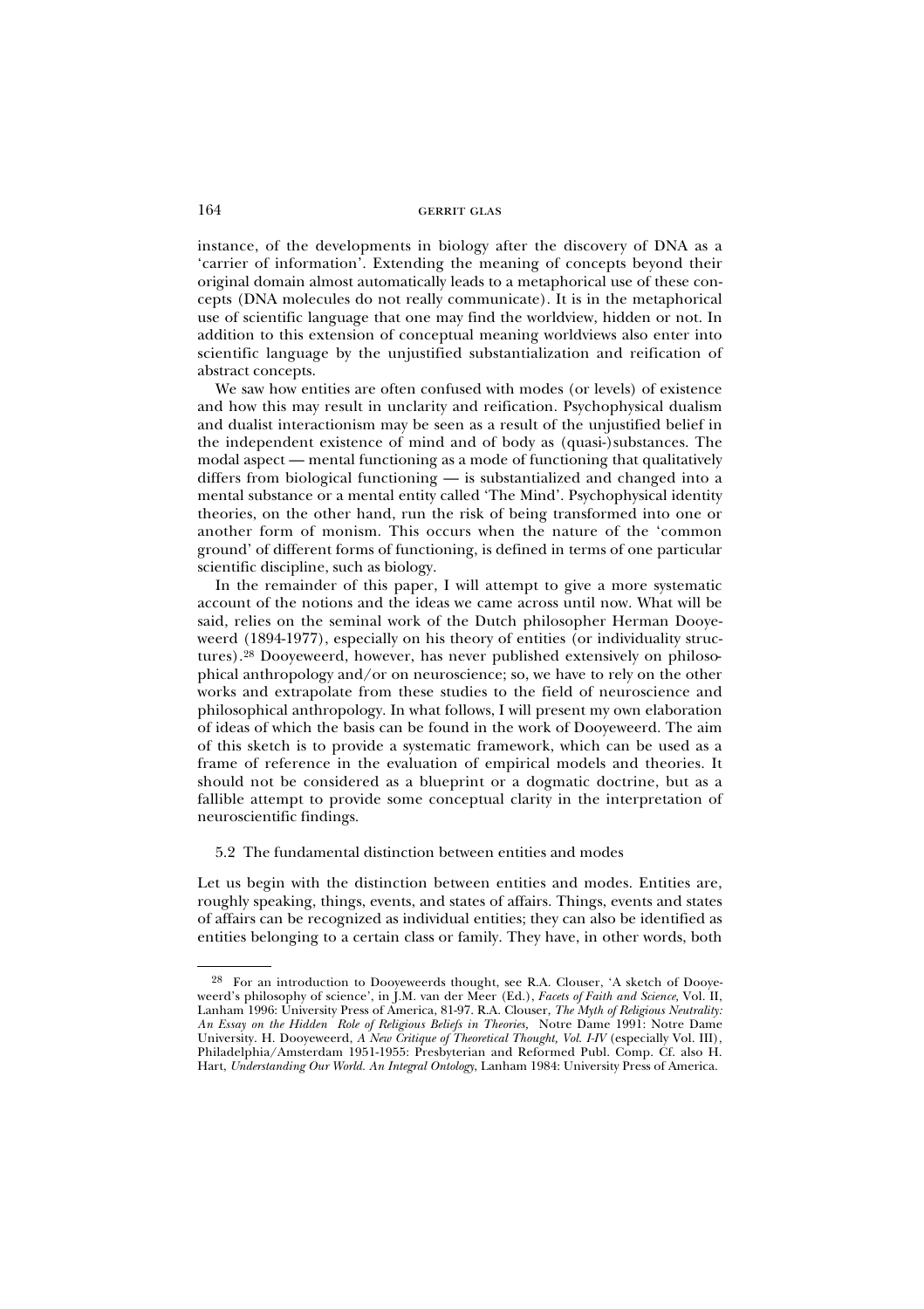an individual and a structural side. The tree at the corner of the street can be identified both as this particular tree of which I have some dear, personal recollections, and as the tree I recognize as belonging to the class of oaks.

The distinction between modes and entities is important, as we saw, to correct the popular view that the universe is build up as a hierarchical ordering of part/whole-structures with an increasing degree of complexity. Complexity is simply not enough to do justice to the qualitative diversity of the structures within the universe. Part-whole 'holism' easily leads to reductionism, because either whole and parts are both conceived as the product or result of underlying and more basic processes (microphysical processes, for instance); or whole and parts are seen as determined by the laws and regularities of the largest whole, i.e. the universe and/or the principles of cosmology.

Modes, or modalities, or aspects, are conceived by Dooyeweerd as fundamental and universal modes of being, or modes of functioning. This concept of mode (modality, aspect) is very abstract. It refers to the "most basic kinds of properties and laws exhibited by the things, events, relations, states of affairs…".29 These kinds of properties must be distinguished from the notion of type (of events, things, or states of affairs). Types are types of things (events; states of affairs) and, therefore, associated with the domain of entities.

Modalities are universal modes of being of entities. Therefore, statements about the functioning of a particular entity are typically statements with a universal intent: these statements refer to a particular lawful pattern of properties in the modal functioning of that entity.

Examples of these modalities are (in order of succession): the numerical, the spatial, the kinematic, the physical, the biotic, the psychic, the logical, the historical, the lingual, the social, the economic, the aesthetic, the jural, the ethical and the pistic modality. The discovery of this succession is based on the painstaking examination of the way in which the modal functioning of different types of entities is organized. Every entity functions, basically, in all modalities. That is to say, every thing, event, and state of affair — and, we may add, person — has properties in all known aspects of reality. This means that the tree, just mentioned, functions in a more-than-biotic sense, for instance also in a psychical, or in a juridical, or in an aesthetic sense.

This may sound odd. However, it is much less peculiar when another distinction is taken into account, i.e., the distinction between functioning in a passive and in an active sense.30 One could say, then, that the tree actively functions in the numerical, the spatial, the kinematic, the physical and the biotic modality; which means that its functioning in those aspects is necessary for being a tree and that this functioning is not dependent on the activity of another entity or agent, but depends on the tree itself; and that it functions passively in the other 'higher' aspects; which means that, its functioning in

<sup>&</sup>lt;sup>29</sup> Clouser, 'A sketch', 82.<br><sup>30</sup> Dooyeweerds calls the passive functioning of an entity within a particular aspect a functioning according to (the laws or norms of) that particular 'object function' of the entity, whereas the active functioning of an entity within a particular aspect is equaled with functioning according to the laws or norms of that 'subject function'. See also Hart, *Understanding our world*, 232ff.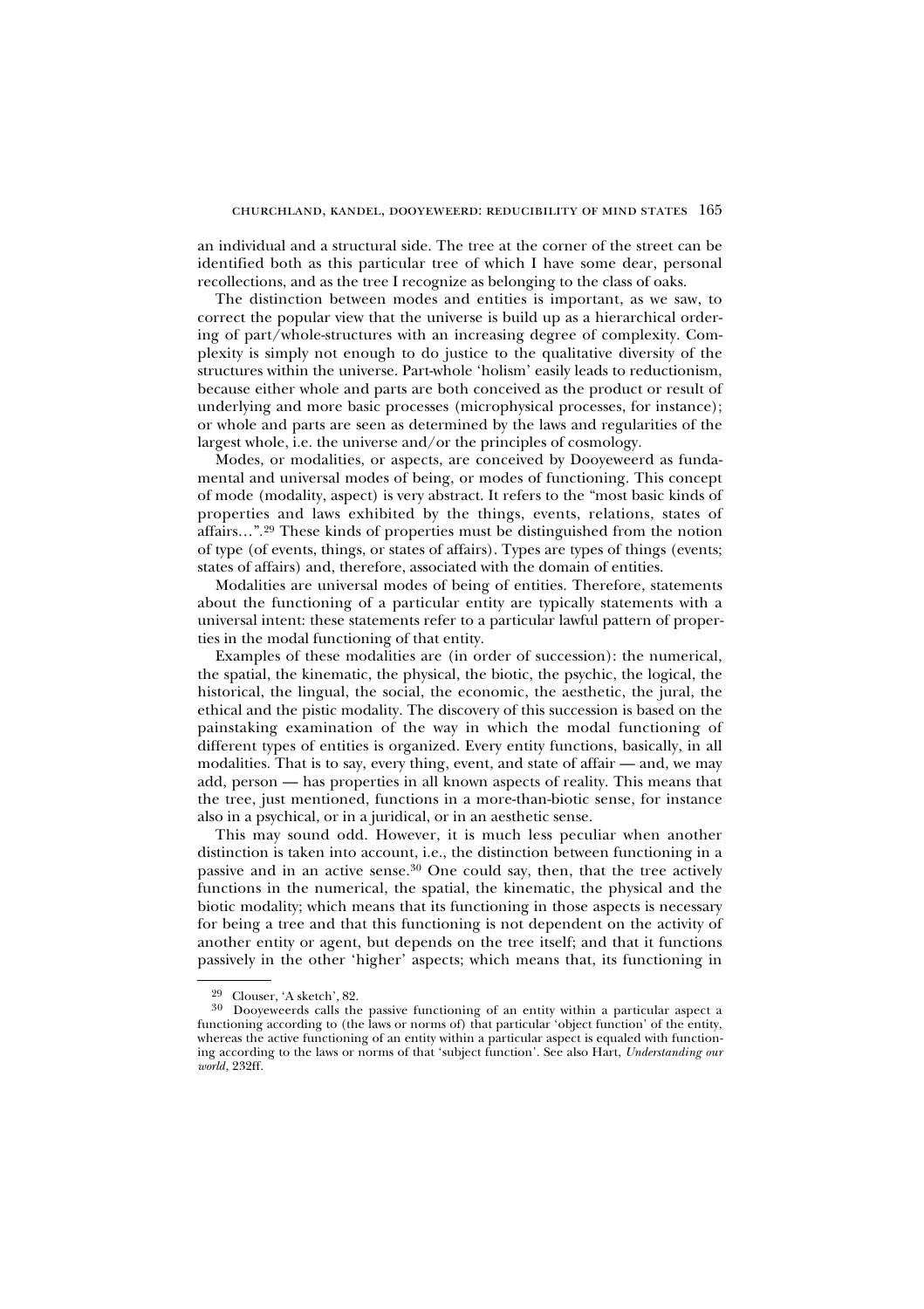those aspect belongs to its possibilities, but that, on the other hand, the actualization of these possibilities is not a prerequisite for being a tree. Therefore, we may say of the tree that its odor can be smelled (psychical), that its existence can become the subject of a legal procedure (jural); and that its beauty may inspire the artist's imagination (aesthetic). All these properties are, however, potential qualities; qualities, in other words, that can be opened-up; their opening-up is not a necessary condition for the tree being recognized as a tree (although the odor of a tree may help to identify which kind of tree it is we smell).

There are two reasons why this distinction between functioning in an active and in a passive sense is so important. The first reason is that it counteracts the common idea that the 'passive' modes (or object-functions) in which trees function and the properties belonging to these passive modes, are only subjectively ascribed to, or projected into, the tree by the observer — as were these modes or functions not properties of the tree itself, the 'real' tree, but 'merely' properties in the imagination of the observer or epiphenomena of the tree as a physical/chemical reality. Dooyeweerd, in other words, adheres to a realist interpretation of what the empiricists called secondary qualities. The fact that one can smell a tree, is a property of the tree itself — of its 'smellability', so to say.

The second reason for distinguishing between the two types of functioning is that the difference between functioning in a passive and in an active sense when applied to a large number of entities — is indispensable to make ontological distinctions within the various realms of entities. To mention only one obvious example: the distinction between lifeless entities, plants, and animals can be defended, now, by saying that lifeless things (such as chairs) function actively in aspects up to the physical (and passively in all the higher aspects); plants (such as trees) in all aspects up to the biotic; and animals (dogs) in all aspects up to the psychical (dogs have instincts and emotions).31

5.3 Part-whole relations and the notion of enkaptic interlacements

So far, we have distinguished between modes and entities; and between active and passive functioning in the various modal aspects. Modes point to universal modes of being or functioning; modal formulations are often law-like propositions. Entities have both an individual side (they are exemplars) and a universal side (as types, or classes). Entities function in all modes, partly in an active, partly in a passive sense, depending on the nature of the entity. One of

<sup>31</sup> Is this not Aristotelianism in new clothes? No, certainly not. Aristotle's form-principles were substances with an existence in themselves. The distinction between modes and entities is meant as an alternative to the Greek form-matter scheme; in the sense that, according to Dooyeweerd, the essence of things never can be grasped by theoretical thought (for instance, as form-principle), but can only be approximated by a modal analysis of the different aspects of the thing-structure. The (individual and structural) essence of a thing consists of its referring to the creational order or divine law, of which it is itself the expression. This laworder is transcendent and can, therefore, never be the object of scientific investigation. The sciences are directed at the orderliness of creation, which corresponds to this law-order.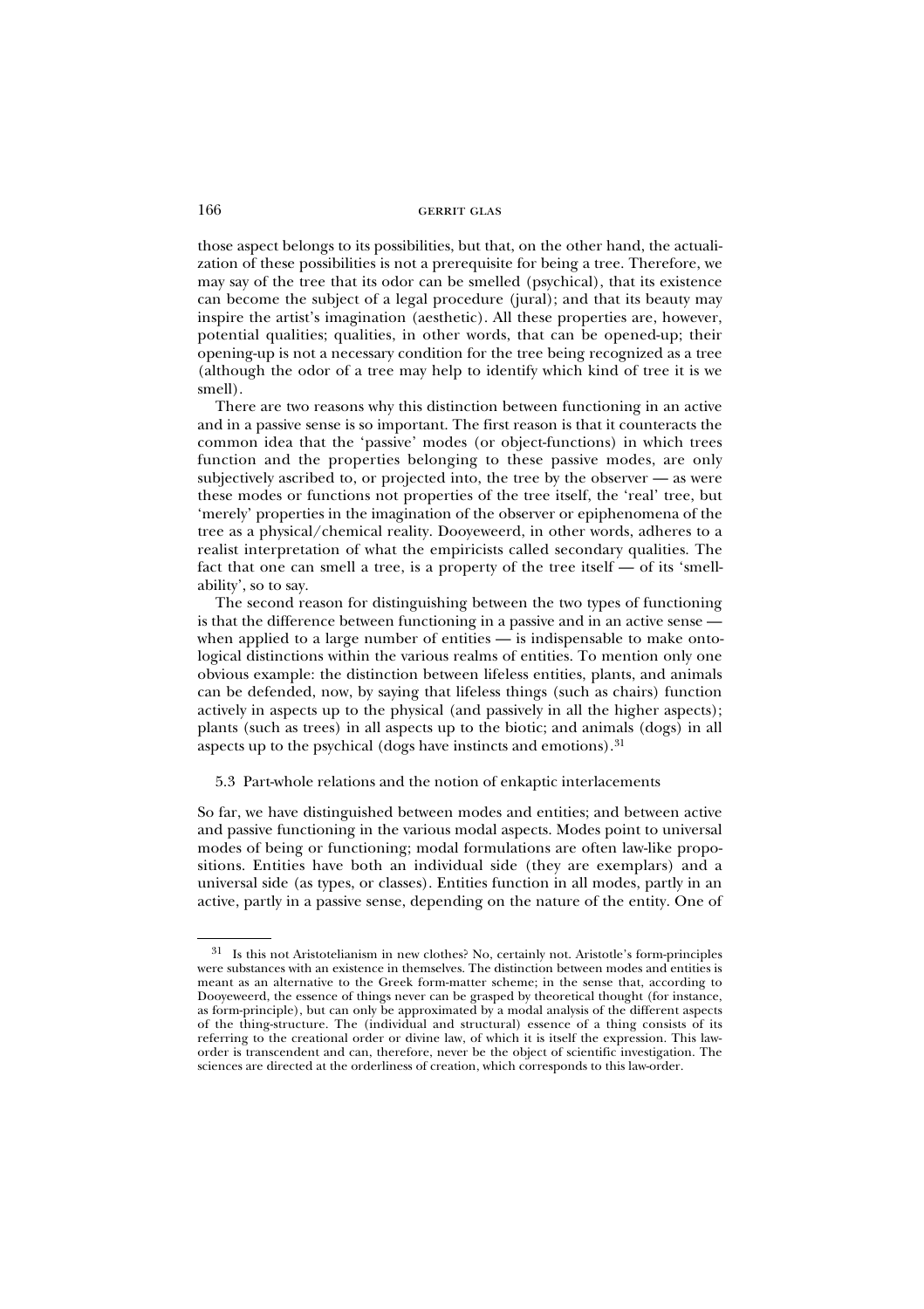the refinements of this theory entails the notion of qualifying and foundational functions (aspects, modalities). A thing may be qualified by a function, higher than the highest active function (mode); chairs around the table, for instance, may be qualified by their social object-function. Their being used (passive) in social interaction qualifies them as chairs. However, the chairs are not themselves functioning as social agents. Object-functions, in general, require another thing or agent to interact with; it is in this interaction that the object-function (or passive function) is disclosed.

Now, we must enter the subject of (a) part-whole relations, (b) the enkaptic interlacements between structural wholes, and (c) the enkaptic structural whole as a structure binding together a number of part-structures. Enkapsis literally means incapsulation.<sup>32</sup> The term points, roughly, to the 'interwovenness of part-structures into a larger whole without loss of relative independence of part-structures'. The crucial issue is that 'independence' should not primarily be understood, here, as independent existence as an entity, but as independence in a modal or functional sense, i.e. as the independence of the internal destination, or the internal qualifying function, of the part-structures. The marble in the famous statue called the 'Hermes of Praxiteles' remains, as a part-structure, physically qualified. The marble is enkaptically bound within the structure of the whole — the 'Hermes of Praxiteles' as a sculpture, i.e. as an aesthetically qualified entitary structure. The same holds for the molecules in a cell, and for living organisms and their Umwelt.

We can now understand the difference between part-whole relations and enkaptic interlacements. In the part-whole relation, parts do not retain their internal qualifying function; the qualifying function (or qualifying mode) of the part is identical to the qualifying function of the whole, from which it is derived. An example of a part-whole relation is the relation between organs and the organism as a whole. Organs differ with respect to their function within the body, but from a more general (modal) point of view, all these functions are meant to support the fundamental biological properties and goals of the organism: homeostasis and reproduction, for instance.33

One further step is the distinction between enkapsis as such (enkaptic interlacements as such, without a superordinate or encompassing entitary structure) and enkaptic structural wholes. The latter differ from ordinary forms of enkapsis, because the parts are bound together in a larger whole which has itself also an internal destination and conforms to certain structural principles,

<sup>32</sup> Dooyeweerd borrowed the term enkapsis from the biologist Haering, who in his turn had borrowed it from the 19th century anatomist Heidenhain. The latter used the term enkapsis to denote the relation between the separate organs of the body and the total organism. He considered this relation as one between an individual whole and relatively independent partstructures; not as a simple part-whole relation in which the parts are dependent components within the larger whole. Haering meant the term to denote the now common idea of the whole as more than the sum of its parts, i.e. the whole as a new qualitative unity. Dooyeweerd gives it a different meaning, whereas he retains the idea of the relative independence of part-

structures. 33 At the other end of this spectrum one finds so-called aggregates. Aggregates do not have the enkaptic interlacements between part-structures; they are characterized by a much looser organization between more or less independent (part-)structures.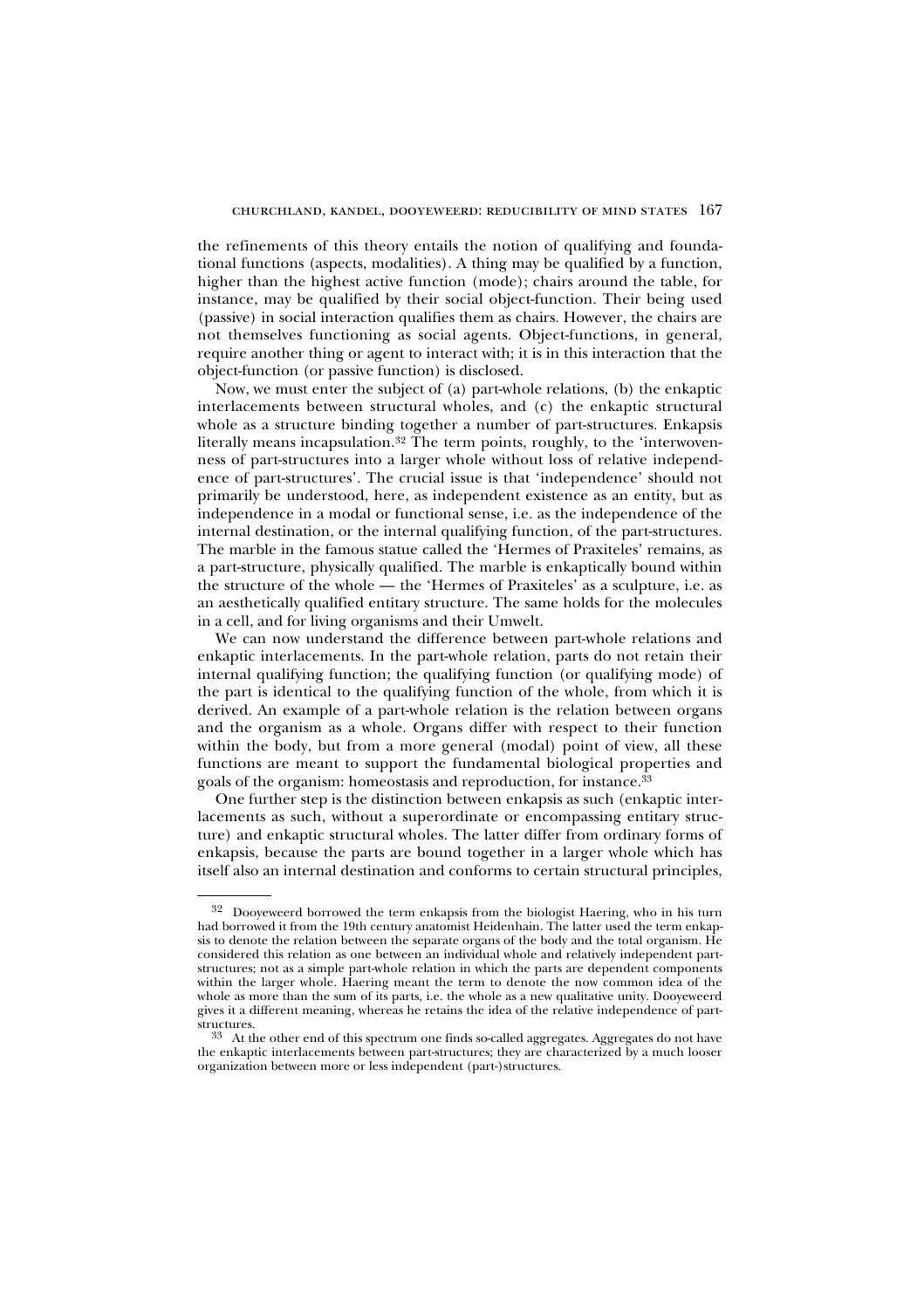whereas the part-structures obey to their own internal structural principles. The Hermes of Praxiteles is an example of such a structural whole, in the sense that the physical material (marble), as a part structure, keeps functioning according to the (physical) laws for pieces of marble in general, and, at the same time is bound and determined by its functioning within the larger whole, i.e. the statue as a product of the artistic imagination, a product that is qualified by its aesthetic (object-, passive) function.

I think, we should be aware of the radicalism of this position. Dooyeweerd's approach entails, among others, the idea that the difference between the physical part-structure and the sculpture as an enkaptic structural whole, cannot be found in the physical material itself; for instance in its microstructure.34 There is no single aspect of the structural whole of the statue as an aesthetic object that is not at the same time also physical. On the other hand, there is no single aspect of the marble, which does not also possess an aesthetic meaning. This position, nevertheless, does not amount to either a psychophysical identity theory (because of the qualitative diversity of modal aspects and the relative independence of the internal structural principles of the partstructures) or to a kind of epiphenomenalism in which the mental qualities appear as the result of a particular ordering of the physical material; nor to a dualism of substances or properties, or to a view in which the relation between two co-varying levels is conceptualized as a relation of supervenience.

## 5.4 Brain functioning

 $\overline{a}$ 

What is the relevance of these distinctions, and of this position, for the study of the brain? One of the thrusts of this paper is to warn for an almost ineradicable thought-habit, i.e., to identify the brain as a concrete, morphologically discernable entity with the results of scientific research into the biotic (and other) functions of the brain. This identification, in fact, implies reification. For, from the modal (or functional) point of view the brain is studied as an 'organ' of which the functions obey to certain biotic regularities and laws. However, the identification of this modal point of view with the brain as tangible and visible entity means that two conceptual gaps are neglected: the gap between the modal and the entitary point of view; and the gap between entity in a structural and entity in an individual sense.

Modern neuro-imaging techniques are especially interesting in this respect, because they are highly suggestive for the tangibility of what in fact belongs to the structural features of brain functioning. Looking at the different colorings

<sup>34</sup> Cf. for an example of this (latter) position with respect to the relation between neurobiology and psychology, see for instance M.F. Reiser, *Mind, Brain, Body. Toward a Convergence of Psychoanalysis and Neurobiology*, New York 1984: Basic Books, 10 (cf. 17-19). Reiser calls for 'intermediate conceptual templates' or 'bridging concepts', between the languages of neurobiology and psychoanalysis. He speculates even on the role small-particle physics might play in this respect: ".. this third realm would be basic to the higher order (mental and biological) emergent phenomena encountered in each of the other two realms. For example, the third realm could perhaps turn out to be small particle physics" (10, note 1). Reiser admits this is a credo — a credo turning his psycho-physical ('two-track') identity theory into physicalist reductionism (same note).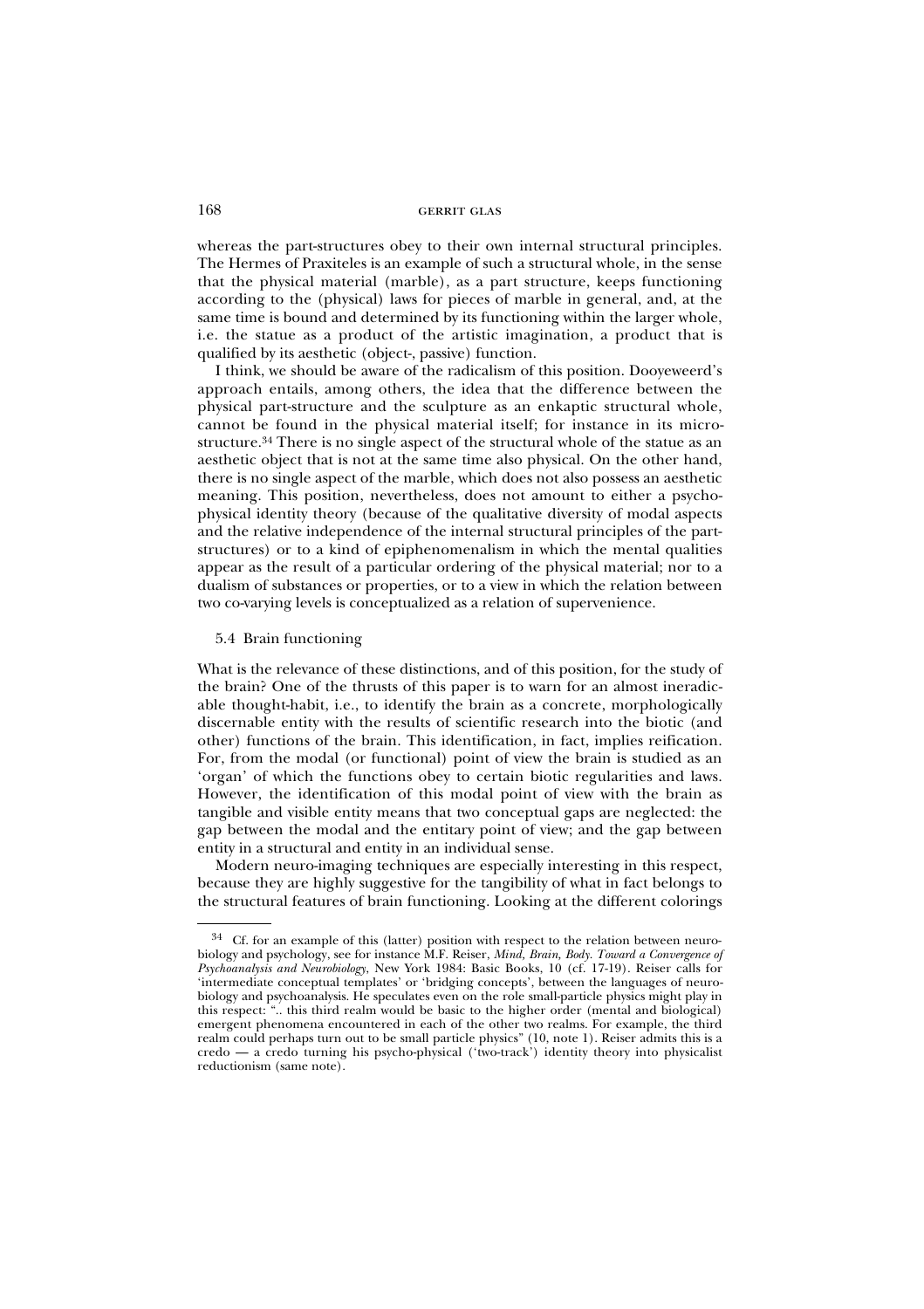of the MRI-pictures of schizophrenic patients and normal controls, one is tempted to say: "We now see what schizophrenia is". However, there are many levels, structures and distinctions that are passed over in this sentence. Clinicians, for instance, easily forget the determining role of mathematics in the geometric representation of the brain. We also should not forget that the term 'brain' is an unqualified and undifferentiated word that belongs to ordinary language. When transposed to scientific discourse, this term may become a carrier of many different meanings, some of which with clearly substantialist connotations.

In response to these all-too-easy identifications, I would like to plea for a view in which the brain as a concrete, visible part of the human body is seen as responding to, and operating within, a number of part-structures; and in which these part-structures are seen as functioning within the structural whole of the human body.35 To give an idea of the kind of part-structures one might think of, one could begin by discerning a physical-chemical part-structure, a biotic part-structure, a psychical part-structure and an actstructure; part-structures of which each 'lower' part-structure is encompassed by the next, 'higher' part-structure; the actstructure encompassing them all. Each encompassed or underlying part-structure functions in a foundational sense within the higher part-structure, the physical-chemical within the biotic, the biotic within the psychic, .. et cetera. The part-structures are qualified by the function or mode, which is used to denote them. The actstructure is an open structure in the sense that it has no fixed qualifying function or mode, but may conform to a wide variety of functions and/or modes. It definies the mode to which a particular act of a person conforms. Which mode prevails depends on the activity of the person and the context in which this takes place.

Briefly stated, there are three ways to resist the all-too-easy identification of the brain as concrete 'organ' with what neuroscientific investigations say about the brain.

(1) The modal point of view should be sharply distinguished from the entitary point of view. In other words, the functioning of the brain according to the laws and regularities of a particular modal aspect should be distinguished from the functioning of the brain as an entity. The modal term denotes a particular aspect of the functioning of the brain; whereas the entitary term refers to the thing-like structure(s) of the brain. Of course, both the expression 'modal function' and the expression 'entity' are used in an abstract sense here. What one actually investigates are always — except in certain postmortem cases — brain processes, i.e., molecular, neurochemical, and neuroendocrine processes. In the laboratory one never encounters brains as such, but brains involved in all kinds of processes. This brings us to the second distinction.

(2) What just has been said, seems trivial. However, the term process may obscure the important difference between what is lawlike about a particular

 $35$  The term body is taken, here, in the widest possible sense, which includes functioning as a social, moral and believing agent. These ways of functioning are all corporeal; or, also corporeal.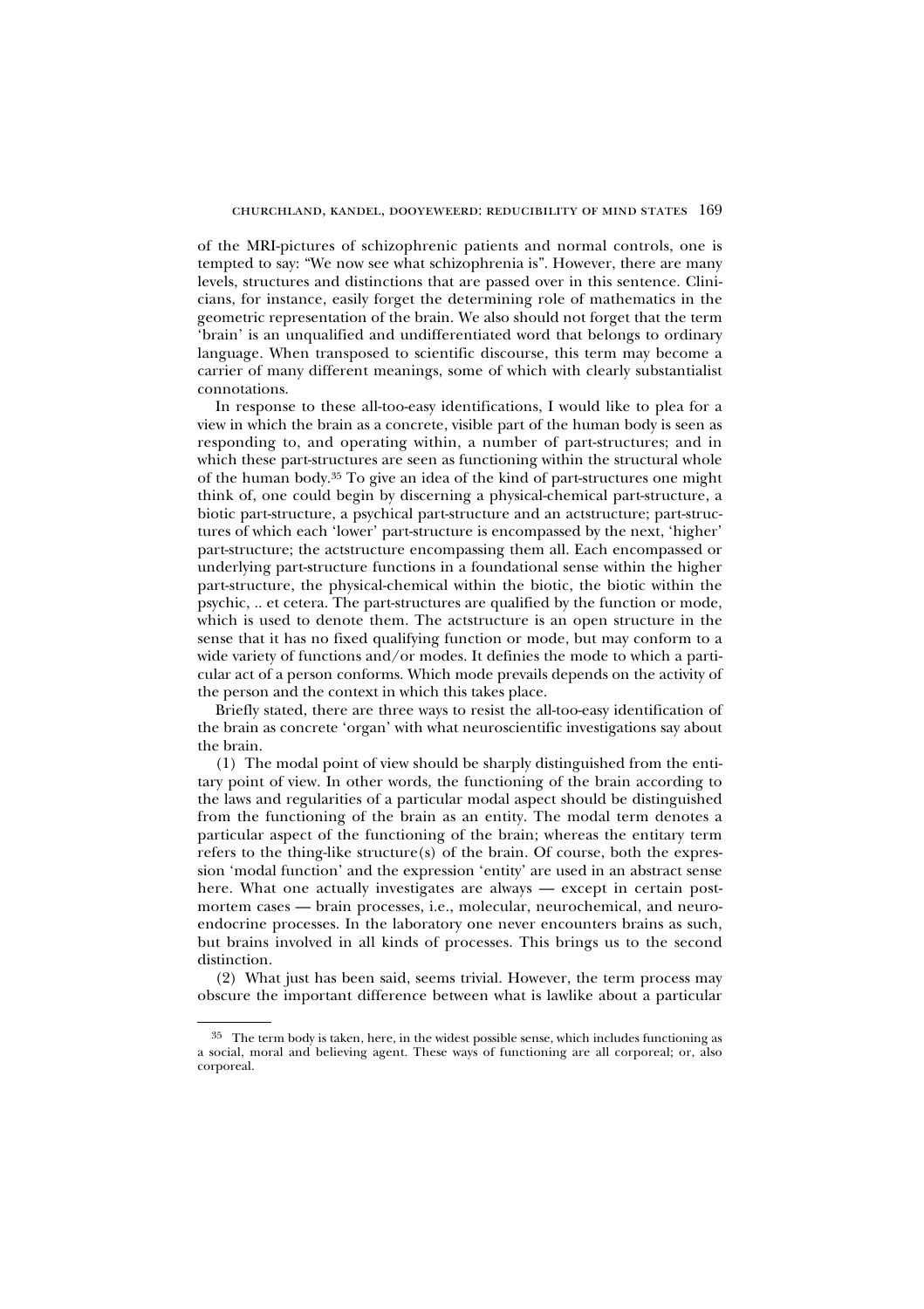brain process and the process itself, as a sequence of concrete events. Propositions about the lawfulness of the brain process are of a different order, compared to propositions describing this sequence. I emphasize this, because there is a rather strong tendency in philosophy of science to blur this distinction. The explanation of a particular state of affairs is, then, limited to the description of the causal history of that state of affaires or to descriptive generalizations applicable to the sequence of events leading to that particular state of affairs. Confusingly enough, these descriptive generalizations are sometimes called 'causal laws'. In other accounts, laws are viewed as laws of the models providing the conceptual framework for these descriptions, and not as laws governing real processes. According to this approach, laws are merely instrumental.36 In all these approaches laws are denied to have existence in reality; they are either something in the mind of the scientist or do not exist at all (at least not as something which 'holds for' a particular piece of reality). Because the lawfulness of reality, ultimately, cannot be denied, elements of lawfulness return, but now as qualities inherent to reality itself (as hidden powers, encompassing principles, basic building blocks with evolutionary potential et cetera). Determinism is less far from us than some of us would be inclined to expect.

(3) Finally, reification is also precluded if the notion of enkaptically interlaced part-structures is taken into account. These part-structures obey to their own internal structural principles, each of them having their own qualifying function; whereas all are encompassed within the structural whole of the human body. 'Body' should be taken here to denote the human person in a full sense, including the functioning of the person in social, economic, legal, aesthetic, moral and religious relations. These ways of functioning are all corporeal, according to Dooyeweerd, in the sense that they are nothing apart from human corporeality.

When these views are taken seriously, they imply that each part of the human body, the brain included, at the same time functions in all four partstructures. This means that the brain not only functions within the physical and biotic part-structure, but also in the psychical part-structure and in the actstructure.

## 5.5 Is the brain an agent?

 $\overline{a}$ 

Does this mean that the brain 'feels', 'thinks', or 'loves'? No, it does not, because being a subject (or agent) differs from 'functioning-within-a-particular-modal-aspect' and from 'functioning within a particular part-structure'. There is not a homunculus hidden between the convolutions of the brain, nor

<sup>36</sup> Cf. N. Cartwright, 'The Reality of Causes in a World of Instrumental Laws', in R. Boyd, Ph. Gasper & J.D. Trout (Eds.), *The Philosophy of Science*, Cambridge 1991: MIT Press, 379-386; B. van Fraassen, *Law and Symmetry*, Oxford 1989: Clarendon Press. One's position with respect to this issue depends of course from one's worldview. Theist worldviews are compatible with a view in which laws are distinct from reality and in which the orderliness of creation is distinguished from the (transcendent) order which holds for creation. A-theist and a-gnosticist worldviews tend to blur the latter distinction (between law/order and lawfulness/orderliness).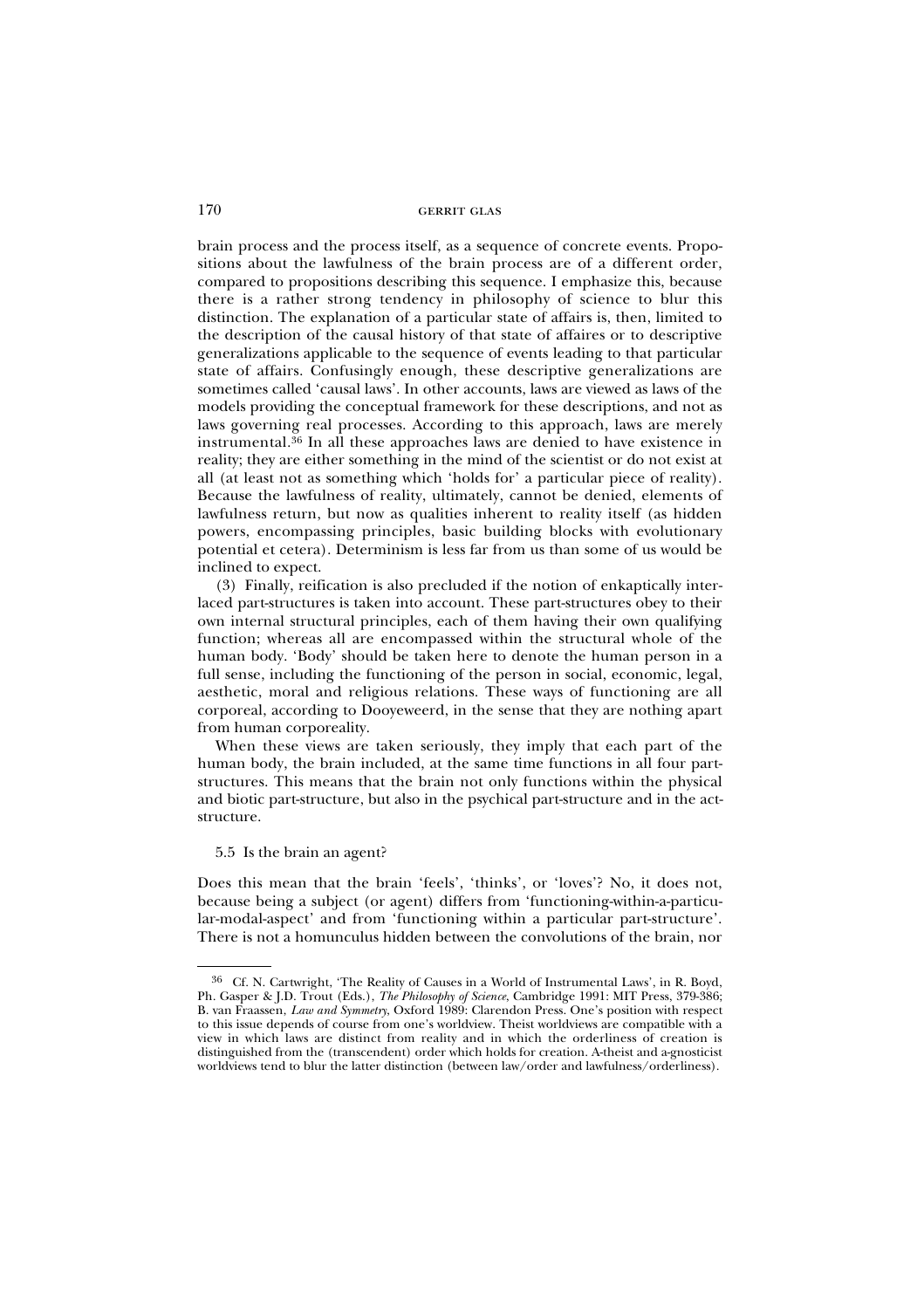a ghost in the machine. However, this does not coerce us to the alternative of considering the brain as 'merely' a computer, a biochip, or a virtual machine.

Does it mean that the brain itself, as part of the human body, functions in an active sense within modalities higher than the biotic modality? Or, are these higher-than-biotic functions only opened in a passive sense? Here, I think the notion of enkapsis in a foundational sense may be of help.37 I am not an advocate of stretching the meaning of scientific language to the extent that it is maintained that brains as such, as entitary structures functioning within the biotic part-structure, actively function within the psychical (or social, moral … et cetera) aspect. As soon as this would be maintained, we would transform the ordinary meaning of the term brain and change it into a metaphor denoting a mixed psycho-physical entity without clear conceptual boundaries.

However, the brain is more than passive substrate. What minimally can be said from the perspective developed here, is that the biotic part-structure is encapsulated within the psychical part-structure in a foundational sense. The psychical part-structure is, in its turn, in a foundational sense bound within the act-structure (and the physical within the biotic). This means that the functions of the brain, as a biotic part-structure, are opened-up into the direction of the psychical and higher functions, and, at the same time, do no loose their internal biotic destination. This opening-up of object-functions implies that there is an increasing tendency toward functional specialization and a growing potential for variation.

Therefore, it is in an indirect sense that one might say that the brain functions within the psychical part-structure and the act-structure. It is the brain viewed from the perspective of the body as a psychical structure that is engaged in all kinds of psychical processes. In other words, at the level of the psychical part-structure, the brain cannot be studied in isolation. This is reflected by the fact that psychological processes almost always entail the functioning of the entire body (and its bio-psychosocial environment). We enter here into the domain of temperament, emotion, and sensory perception. Traits and functions within this domain are related with both the central and the peripheral nervous system, with the regulation of the sympathic and parasympathic tonus; and with changes in endocrine and immune functioning, i.e. with virtually all parts of the body. Brain-functioning in a psychical sense is integrated in the functioning of the body as a whole. Therefore, saying that the brain sees, smells, or feels is an abstraction (because the brain is only part of the body). Saying that seeing, hearing and feeling are brain-functions is also an abstraction. It is conceptually more adequate to say that seeing, hearing and feeling are activities of the human person, which — as processes — can be studied from the perspective of the psychical part-structure that, in its turn, is founded in a biotic part-structure. One could add, here, that there is an irreversible order in this foundational relationship between the biotic and psychical part-structure. The irreversibility, or asymmetry, consists of the fact

 $37$  Dooyeweerd distinguished between enkapsis in a foundational sense, enkaptic symbiosis, correlative enkapsis and enkaptic subject-object relations. Cf. H. Dooyeweerd, *A New Critique III*, 640-652.